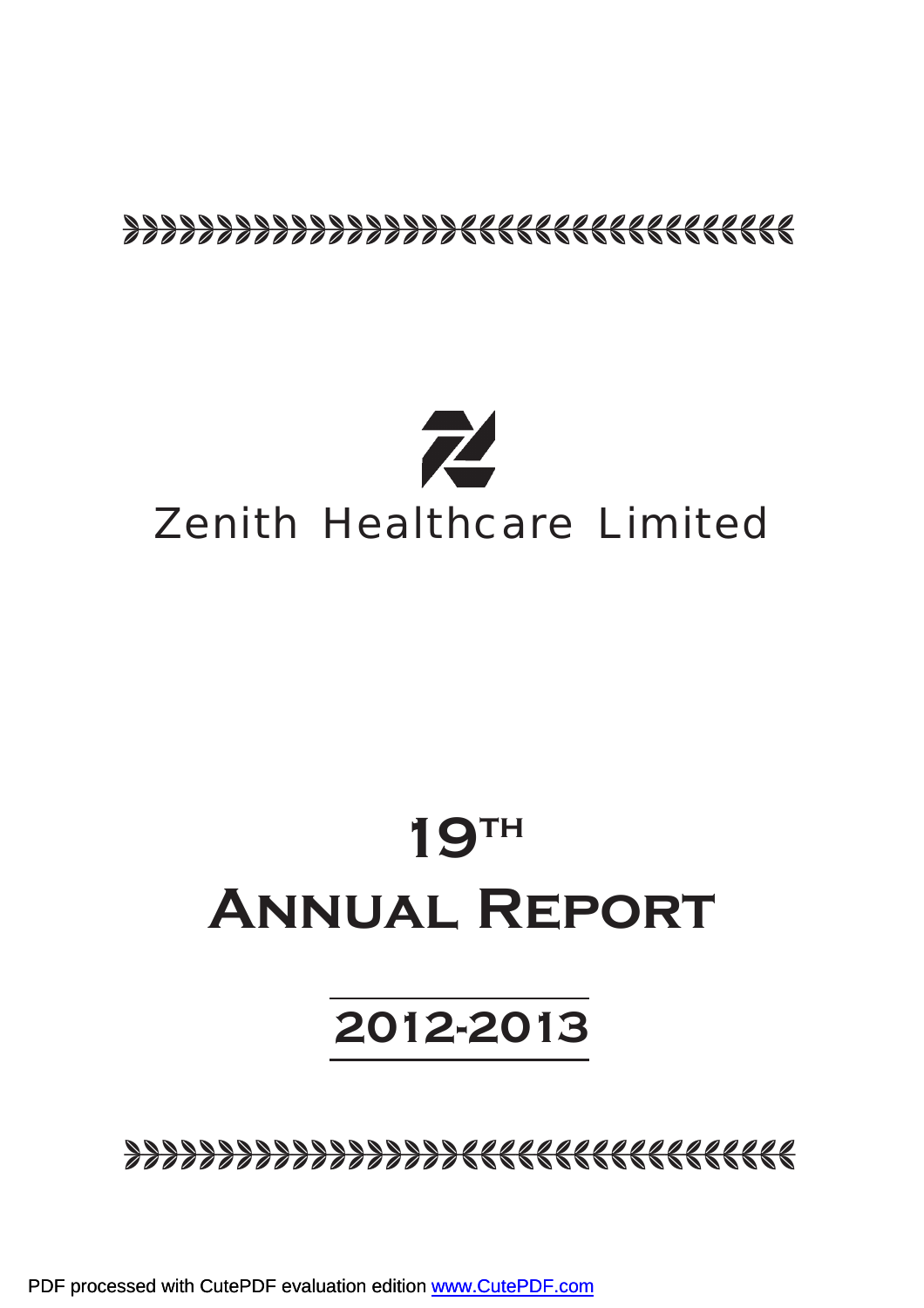# Zenith Healthcare Limited

# **NINETEEN ANNUAL GENERAL MEETING PROGRAMME**

- DATE : 24th SEPTEMBER, 2013
- DAY : Tuesday
- TIME : 10.00 AM
- VENUE : ATMA Conference Hall, Ahmedabad Textile Mills' Association, Ashram Road, Navrangpura, Ahmedabad - 380 009

# **NOTE TO SHAREHOLDERS:**

As a measure of economy, copies of the Annual Report will not be distributed at the Annual General Meeting Shareholders are requested to kindly bring their copy at the meetings.

# **C O N T E N T S:**

- (1) Board of Directors and Other Information
- (2) Notice
- (3) Directors' Report
- (4) Management Discussion & Analysis
- (5) Report on Corporate Governance
- (6) Auditors' Report
- (7) Balance Sheet
- (8) Profit & Loss Account
- (9) Cash Flow Statement pursuant to Clause 32 of the Listing Agreement
- $(10)$  Notes forming part of the Financial Statement
- (11) Schedules to the Balance Sheet & Profit and Loss Account with others Disclosers.
- (12) Attendance Slip & Proxy Form

**BOARD OF DIRECTORS**

Shri Mahendra C. Raycha Chairman & Managing Director Shri Akshit Raycha Joint Managing Director Smt. Neela Raycha Director Shri Atul Thakker Director Shri Gaurang Vora Director Shri Tejas Thakker Director Shri Ashwin Thakker Director Shri Rajesh Thakker Director

# **COMPANY SECRETARY COMPANY LAW CONSULTANT**

**Shri Priti Milan Shah M/s. Kamlesh M.Shah & Co.,** 7/81, Adarshnagar Practicing Company, Secretaries, Nr. Vijaynagar, Naranpura, 6, Avanika Park, Khanpur, Ahmedabad- 380013. Ahmedabad- 380 001

# **BANKERS OF THE COMPANY**

Punjab National Bank State Bank of India Union Bank of India

# **STATUTORY AUDITORS**

M/s. Jayesh R. Mor & Co. Chartered Accountants Ahmedabad

# **INTERNAL AUDITORS**

M/s.Nimesh M. Shah & Co. Chartered Accountants Ahmedabad

# **REGISTERED AND CORPORATE OFFICE**

504, Iscon Elegance, Near Ananddham Jain Derasar, Prahladnagar Cross Road, S. G. Road, Ahmedabad-380051.

# **REGISTRAR & SHARE TRANSFER AGENT**

BIGSHARE SERVICES PVT. LTD. E-2/3, ANSA INDUSTRIAL ESTATE, SAKIVIHAR ROAD, SAKINAKA, ANDHERI (E), MUMBAI - 400 072

# **WORKS**

388/34, Changodar Industrial Estate, Sarkhej - Bavla Highway, Changodar - 382 210 **LISTING AT**

# **Ahmedabad Stock**

**Exchange Ltd.** Kamdhenu Complex, Nr. Panjarapole, Ambawadi, Ahmedabad - 380 015

**2**

**Bombay Stock Exchange Ltd.** 25th floor, P.J. Towers, Dalal Street, Fort, Mumbai - 400 001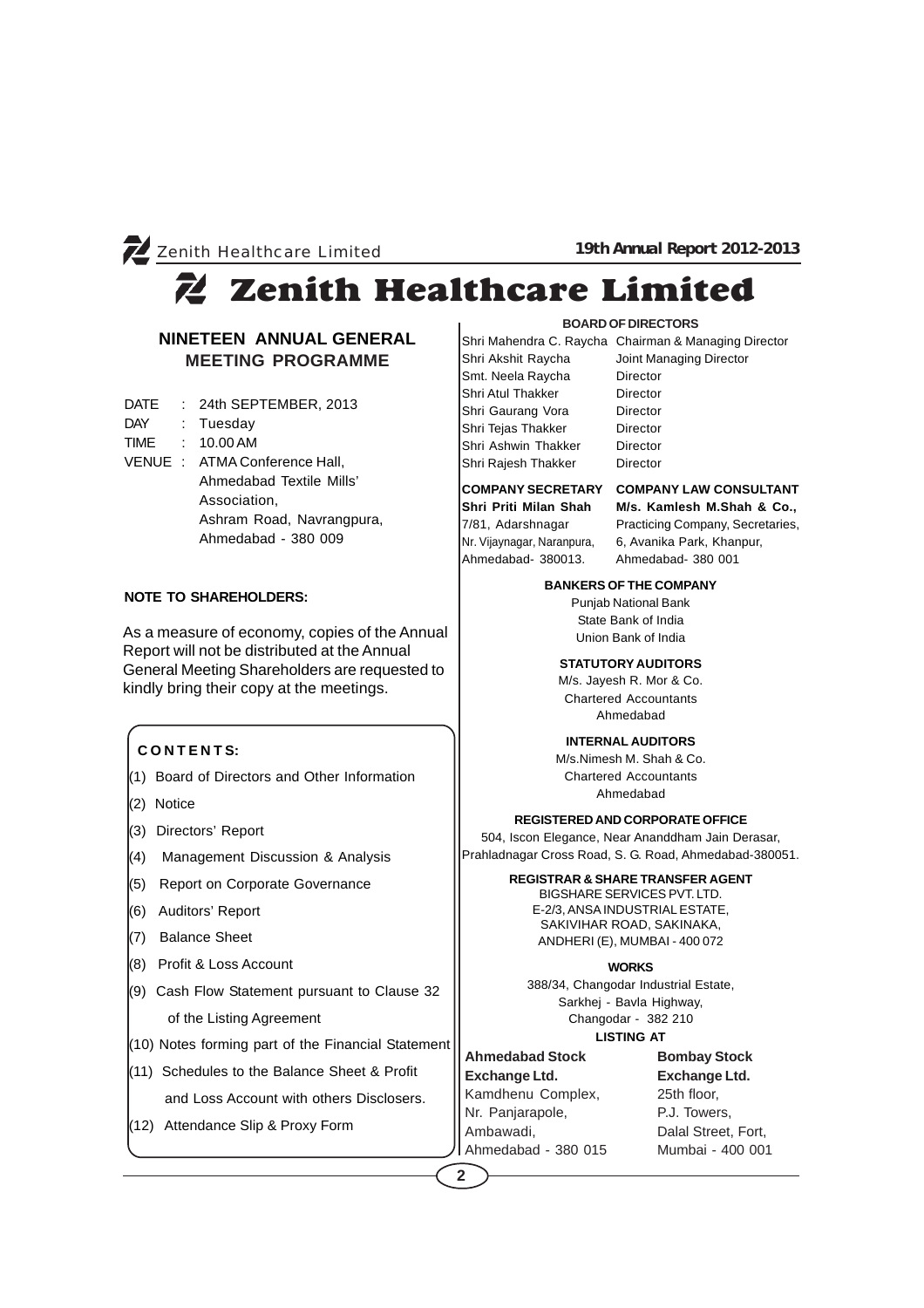

# **NOTICE**

**NOTICE** is hereby given to the Members of Zenith Healthcare Limited that 19th Annual General Meeting of the Members of the Company will be held on Tuesday, the 24th September, 2013 at 10.00 A.M. at ATMA Conference Hall, Ahmedabad Textile Mills' Association, Ashram Road, Ahmedabad- 380 009 to transact the following Business:

# **ORDINARY BUSINESS :**

- (1) To receive, consider, approve and adopt the Audited Statement of Accounts i.e.The Audited Balance Sheet as at 31/3/2013, the Profit & Loss Account & Cash Flow Statement for the year ended on that date and the Report of the Directors and Auditors thereon.
- (2) To appoint a Director in place of Mr. Tejas Thakker, who retires by rotation at this Annual General Meeting and being eligible offers himself for re-appointment.
- (3) To appoint a Director in place of Ashwin Thakker, who retires by rotation at this Annual General Meeting and being eligible offers himself for re-appointment.
- (4) To appoint the Auditors for the next financial year to hold the office as such from the conclusion of this Annual General Meeting up to the conclusion of the next Annual General Meeting and fix their remuneration.

# **BY ORDER OF THE BOARD OF DIRECTORS PLACE : AHMEDABAD PRITI MILAN SHAH DATE : 25.05.2013 COMPANY SECRETARY**

# **NOTES :**

- (1) A Member entitled to attend and vote at the meeting is also entitled to appoint a Proxy to attend and vote instead of himself and on behalf of him and that a Proxy need not be a member of the Company.
- (2) Proxies in order to be effective should be duly stamped, completed in the prescribed form and signed and must be deposited at the Registered Office of the Company not less than 48 hours before the time fixed for the meeting.
- (3) Members desiring any infornation as regards accounts, are requested to write to the Company atleast 7 days before the meeting to enable the management to keep the information ready.
- (4) Members are requested to be in their seats at the meeting before the scheduled time of commencement of the Meeting to avoid interruption in the proceedings.
- (5) Members who are holding Equity Shares in Physical Form, are requested to intimate any change of address, if any, directly to the Company's **Registrar & Share Transfer Agent - Bigshare Services Pvt. Ltd.**
- (6) The Register of Members and Share Transfer Books of the Company shall remain closed from 16.09.2013 To 24.09.2013 (both days inclusive).
- (7) If Shareholders have any complaint/grievance, please write to the Company's Registrar & Share Transfer Agent ; Bigshare Services Pvt. Ltd. The Company has designated an exclusive E-mail ID called zhlgriev@yahoo.in for redressal of shareholders' complaints/grievances.
- (8) With effect from 25th June, 2001, equity shares of your Company are compulsorily traded in dematerialised form as mandated by the SEBI. Your Company has already Tri-Partite agreement with two Depositories viz. National Securities Depository Limited & Central Depository Services (India) Limited.

**Shareholders holding old share certificate(s) of Rs.10/- each, are requested to return the ORIGINAL old share certificate(s) [which is / are no longer tradeable] directly to the Company's Registrar & Share Transfer Agent - Bigshare Services Pvt. Ltd., for cancellation alongwith Application duly**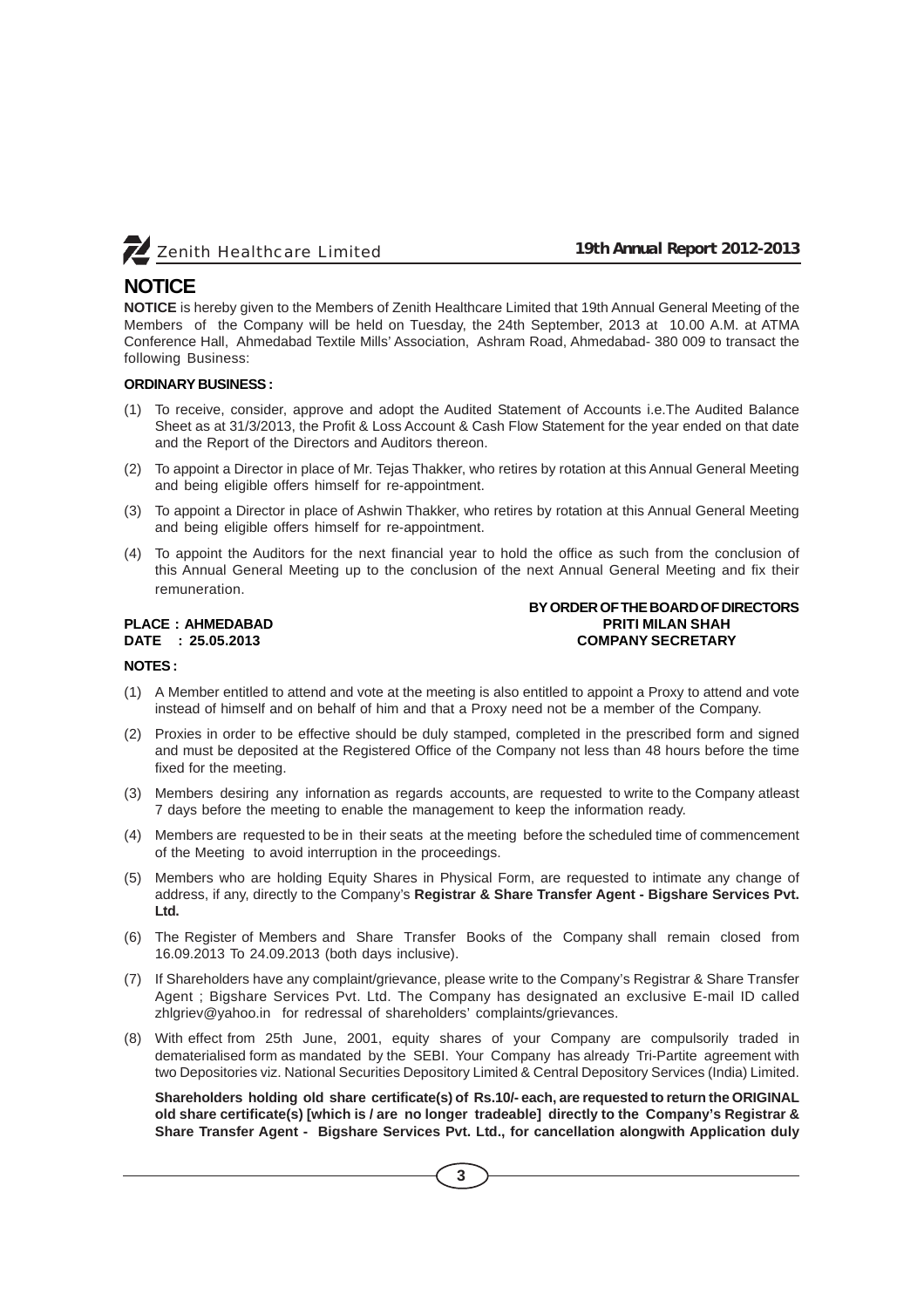**signed by all the holders, to enable to issue New Share Certificate(s) in physical form after effecting Reduction, if any, and Sub-division in to Re.1/- each in lieu thereof.**

(9) The Ministry of Corporate Affairs has taken a 'Green initiative in Corporate Goverance' by issuing circulars allowing paperless compliances by Companies through electronic mode. The Shareholders can now receive various notice and documents through electronic mode by registering their e-mail addresses with the Company. **Shareholders who have not registered their e-mail address with the Company can now register the same by sumitting duly filled-in 'E-Communication Registration From' with M/s. Bigshare Services Pvt. Ltd.,/ Investors Service Department of the Company.** The Members holding shares in electronic from are requested to register their e-mail addresses with their Depository Participants Only. Even after registering for E-Communication the Shareholders of the Company are entitled to receive such communication by email, upon request.

# **EXPLANATORY STATEMENT**

As required by Section 173(2) of the Companies Act, 1956, the following Explanatory Statement sets out material facts relating to the business under item No. 2,3 & 5 of Notice.

# **Item No. 2**

Name of Director : Tejas D. Thakker Date of Birth : 20.09.1974 Date of reappointment : As on the Date of Annual General Meeting Expertise in specific functional area : He is businessman and having expertise in marketing and other Liassion work

Qualification : Under graduate No. of Equity Shres held : Nil List of Outside Company Directorship held : Nil Member of Committees of Board of Directors of the Company : He is the member of Remuneration and Investor grievance Committee

# **Item No. 3**

Name of Director : Ashwin M. Thakker Date of Birth : 02.11.1971 Date of reappointment : As on the Date of Annual General Meeting Expertise in specific functional area : He is businessman and having expertise in marketing Qualification : Under graduate No. of Equity Shres held : 4500 List of Outside Company Directorship held : Nil Member of Committees of Board of Directors of the Company : Member of Remuneration Committee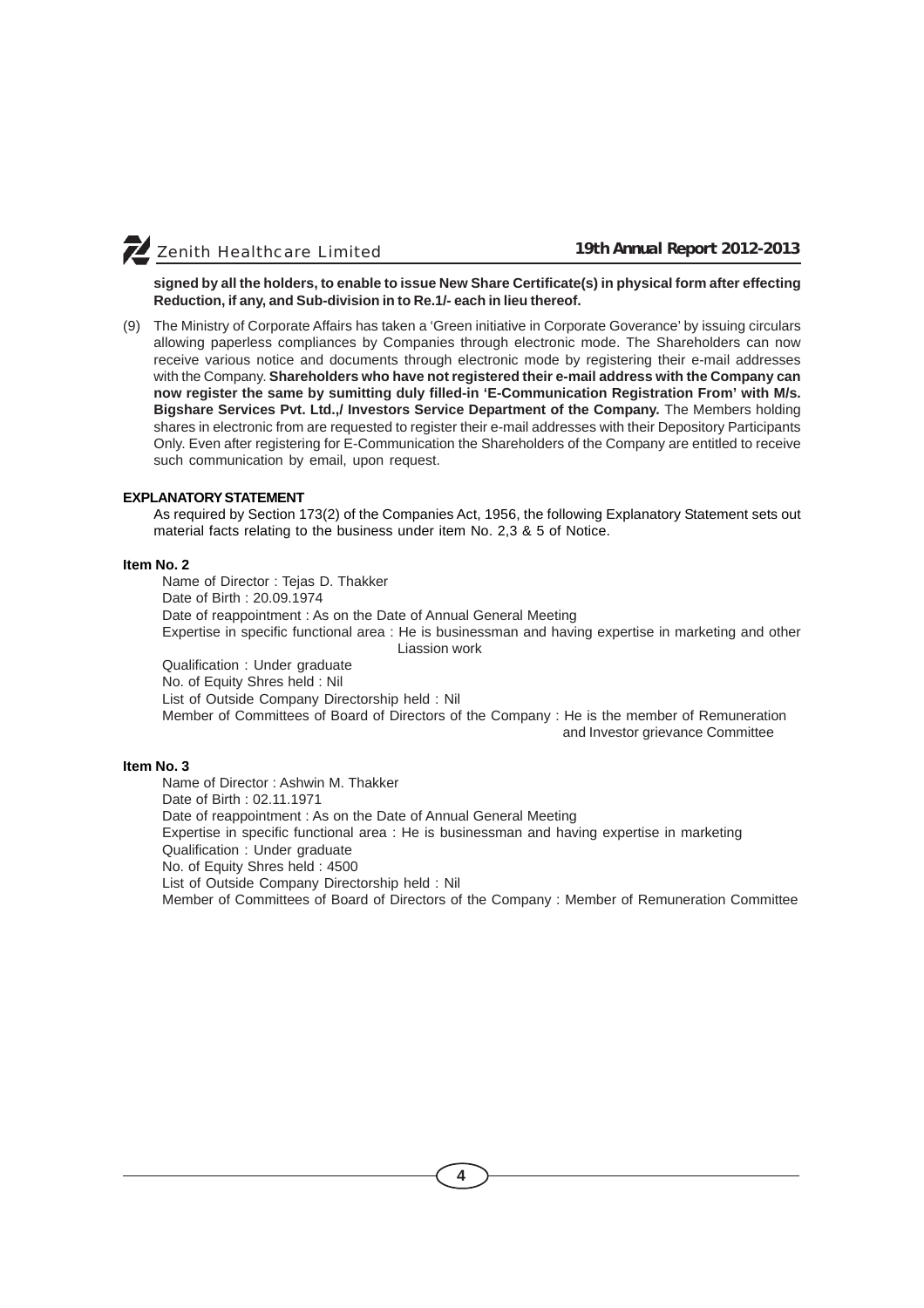

*(Amount in Rs.)*

# **DIRECTORS' REPORT**

To, The Members, ZENITH HEALTHCARE LIMITED

### Dear Shareholders,

Your Directors have pleasure in presenting herewith the 19th Audited Annual Report together with the Audited Statement of Accounts of the Company for the year ended on 31st March, 2013.

## **FINANCIAL HIGHLIGHTS**

During the financial year 2012-2013 the financial operational results of the Company is as under :

| <b>Particulars</b>                     | Year ended on   | Year ended on   |
|----------------------------------------|-----------------|-----------------|
|                                        | 31st March 2013 | 31st March 2012 |
| <b>Total Revenue</b>                   | 4,33,11,181     | 3,93,39,176     |
| <b>Profit Before Depreciation</b>      | 18,30,102       | 17.40.954       |
| Provision for Depreciation             | 17,17,456       | 15,25,570       |
| Profit Before Tax                      | 1,12,646        | 2,15,384        |
| Provision for Tax                      | 58,000          | 1,05,000        |
| Net Profit after Tax                   | 54,646          | 1,10,384        |
| Add: Balance as per last Balance Sheet | 92,36,733       | 91,24,554       |
| Short Provision for Previous year      |                 | (32, 169)       |
| Defferred Tax Assets / (Liability)     | 32,258          | 33.964          |
| Net Profit carried to Balance Sheet    | 93,23,637       | 92,36,733       |

# **(1) YEAR UNDER REVIEW :**

During the year under review, eventhoguh there is keen compettion in themarket and various government restrictions,your Company has shown better performance compared to previous year,achieved Revenue from operations of Rs. 43311181 against Rs. 39339176 in the Previous year. The Profit before depreciation is Rs. 1830102 for the current year against Rs. 1740954 of the previous year. As Company has plan to Procure export orders in near future,hence the management has already put action plan to get WHO Certification in general medicine section which would enable to company to earn more revenue and net profit.

#### **(2) DIRECTORS' RESPONSIBILITY STATEMENT :**

- As required under Section 217(2AA) of the Companies Act, 1956, we hereby State :
- (a) that in the preparation of the annual accounts,the applicable accounting standards have been followed alongwith proper explanation relating to material departures, it any :
- (b) that they have selected such accounting policies and applied them consistently and made judgements and estimates that are reasonable and prudent so as to give a true and fair view of affairs of the Company at the end of the financial year and of the profit of the Company for that period;
- (c) that they have taken proper and sufficient care for the maintenance of adequate accounting records in accordance with the provisions of the Companies Act,1956,for safeguarding the assests of the Company and for preventing and detecting fraud and irregularities;
	- that they have prepared the annual accounts on a going concern basis.

#### **(3) CORPORATE GOVERNANCE :**

 A report on the Corporate Governance alongwith a certificate from the auditors of the Company regarding the compliance of the conditions of Corporate Governance as stipulated under Clause 49 of the Listing Agreement as also the management Discussion and Analysis Report are annexed to this Report.

# **(4) FIXED DEPOSIT :**

The Company has neither invited nor accepted any fixed deposit from public during the year under review as defined under Section 58A of the Companies Act, 1956.

# **(5) DIVIDEND :**

Due to small amount of profit ,your Directors do not recommend any dividend for the year ended on 31st March,2013. **(6) DIRECTORS :**

Shri Tejas Thakker & Shri Ashwin Manubhai Thakker, Directors of the Company retires by rotation as per provisions of the Act at this Annual General Meeting.However,being eligible offers themself for re-appointment, your Directors recommend to appoint them by passing resolutions.

The Notice convening the Annual General Meeting includes the proposals for the re-appointment of the Directors.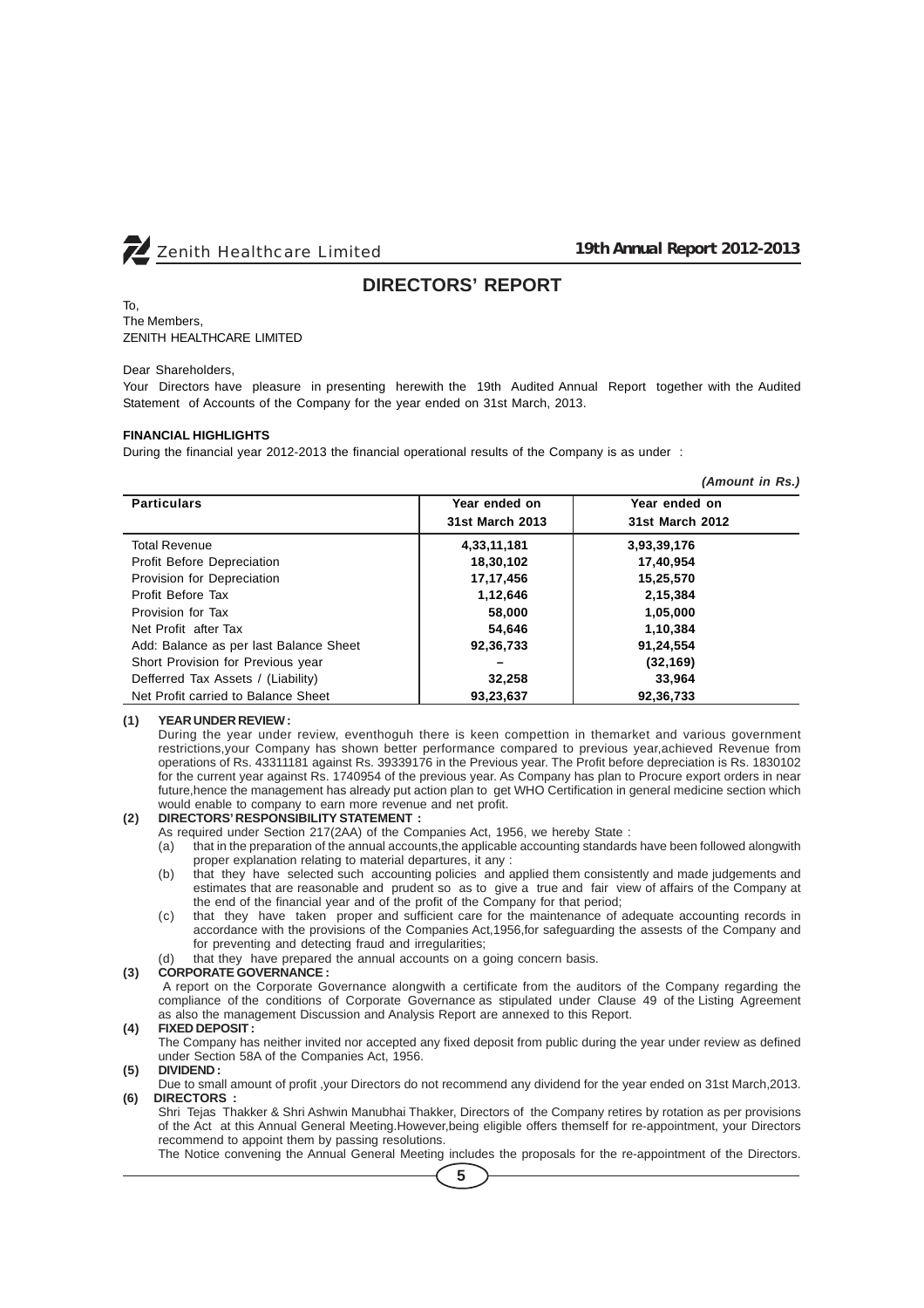Brief resumes of the Directors proposed to be reappointed, nature of their expertise in specific functional areas and names of the Companies in which they hold directorship/membership/chairmanship of the Board Committees, as stipulated under Clause 49 of the Listing Agreement with the Stock Exchange have been provided as an annexure to the Notice convening the Annual General Meeting.

### **(7) PARTICULARS OF EMPLOYEES :**

None of the employee falls within the limits prescriped under the provision of Section 217 (2A) of the Companies Act, 1956, read with the Companies(Particulars of Employees) Rules, 1975 as amended.

# **(8) CONSERVATION OF ENERGY,TECHNOLOGY ABSORPTION,FOREIGN EXCHANGE EARINING & OUT GO :**

The information required under Section 217 (1) (e) of the Companies Act, 1956 read with Rules 2 of the Companies (Disclosure of particulars in the Reports of Board of Directors) Rules 1988, the particulars relating to conservation of Energy, Technology Absorption, Foreign Exchange outgo/ earnings etc.are given in Annexure - A as a part of this Report.

# **(9) COST AUDITOR :**

In terms of Cost Audit Order No. 52/26/CAB/2010 dated 06th November, 2012 issued by Ministry of Corporate Affairs (MCA), the Company is required to get its Cost Accounting Records audited by a Cost Accountant, as applicable to cost Accounting Records (Pharmaceutical Industry). Accordingly, the Board of Directors of the Company has appointed M/s. Babulal M. Parihar & Co. (Registration Number 32049) as Cost Auditors of the Company to conduct the Cost Audit for the Financial Year 2013 - 2014.

### **Particulars of Cost Audit Report Submited by M/s. Babulal M. Parhar & Co. in respect of Finanical Year 2011- 2012 is as follows.**

# **Financial Year : 2011 - 2012**

Due Date of Filling Cost Audit Report : 28th February, 2013 (Vide MCA General Circular No. 2/2013 dated 31st January, 2013) Date of Filling Cost Audit Report : 12th June, 2013

## **(10) SATUTORY AUDITORS :**

M/s.Jayesh R.Mor & Co.Chartered Accountants,Ahmedabad,the retiring auditors hold office of the Auditors up to the date of this Annual General Meeting as per provisions of the Act.The Company has received a letter from the said auditors to the effect that their appointment shall be within the limits laid down under Section 224(1B) of the Companies Act. A resolution proposing their re-appointment as Statutory Auditors of the Company for the period from the conclusion of this Annual General Meeting up to the conclusion of the next Annual General Meeting is required to be passed.Your Directors recommend to pass the said resolution.

## **(11) INTERNAL AUDITORS :**

M/s. Nimesh M. Shah & Co., Chartered Accountants,Ahmedabad,were appointed as Internal Auditors of the Company. The Company has received a letter from the said Auditors to continue to act as Internal Auditors of the Company.

## **(12) AUDITORS OBSERVATION :**

The Company had given Loans and Advances in the nature of loans to various corporate and non-corporate entities. The Board is of the opinion that the same will be recoverable and hence,no provision for the same as bad and doubtful are required in the books of accounts. However, notes to be Accounts to itself are clarificatory and selfexplanatory in nature.

# **(13) INFORMATION PURSUANT TO STOCK EXCHANGE LISITING AGREEMENT :**

The Company's Equity Shares are at present listed and traded on Ahmedabad Stock Exchange Limited and Bombay Stock Exchange Limited. The Company has duly paid the annual Listing Fees of both the Stock Exchanges for and up to the financial year ending on 31.03.2014. The Equity Shares of the Company are freely tradeable on both the Stock Exchanges and trading their of have not been suspended at any time during the year under review. The Company has been regularly and timely making all compliances of the various clauses of the Lisiting Agreement and SEBI Regulations from time to time.

## **(14) AUDIT COMMITTEE :**

The Company has formed Audit Committee in compliance to Section 292A of the Companies Act,1956 and Clause 49 of the Listing Agreement. Details are separately given in Report on Corporate Governance.

# **(15) INSURANCE :**

The Assests of your Company have been adequately insured.

# **(16) APPRECIATION :**

Your Directors take this opportunity to acknowledge the trust reposed in your Company by its Shareholders, Bankers, Customers, Suppliers, various Government Authorities and Clients. Your Directors sincerely appreciate the dedication & commitment of all employees, without which the continuing progress of the Company would not have been possible.

**On Behalf of Board of Directors of Zenith Healthcare Limited**

**PLACE : AHMEDABAD (Mahendra C.Raycha)**

**DATE : 25.05.2013 Chairman & Managing Director**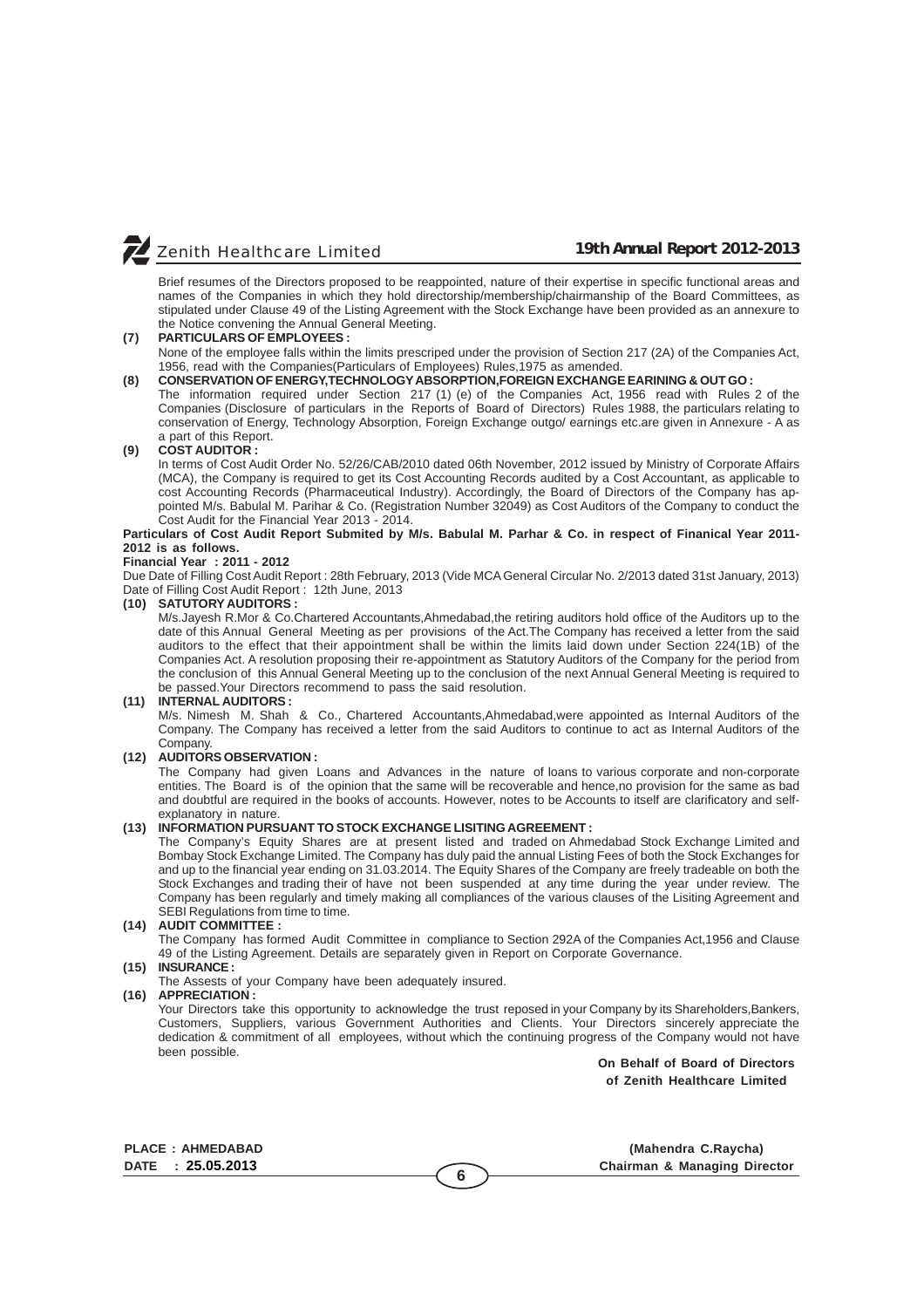# **ANNEXURE - A TO THE REPORT OF DIRECTORS**

# **CONSERVATION OF ENERGY, TECHNOLOGY ABSORPTION AND FOREIGN EXCHANGE EARNING AND OUT GO**

As required under Section 217 (1) (e) of the Companies Act, 1956 read with Companies Rules,1988, information regarding conservation of energy, technologies absorption and foreign exchange earnings and outgo are given as under:-

# **POWER AND FUEL CONSUMPTION**

|     |                                  | <b>CURRENT</b> | <b>PREVIOUS</b> |  |
|-----|----------------------------------|----------------|-----------------|--|
|     |                                  | 2012-2013      | 2011-2012       |  |
| [A] | <b>ELECTRICITY</b>               |                |                 |  |
|     | Purchased                        |                |                 |  |
|     | <b>Total Units</b>               | 50,450         | 66,441          |  |
|     | Total Amount Rs.                 | 3,89,105       | 4,63,155        |  |
|     | Rate per Unit Rs.                | 7.71           | 6.97            |  |
|     | <b>Through Diesel Generation</b> |                |                 |  |
|     | <b>Total Units</b>               | 1,092          | 1,578           |  |
|     | Total Amount Rs.                 | 21,927         | 16,295          |  |
|     | Rate per Unit Rs.                | 20.10          | 10.33           |  |
| B   | Technology Absorption,           | <b>Nil</b>     | <b>Nil</b>      |  |
|     | Adaption & Innovation            |                |                 |  |
| [C] | Foreign Exchange Earnings        | Nil            | <b>Nil</b>      |  |
|     | Foreign Exchange Expenditure     | Nil            | <b>Nil</b>      |  |

# **COSERVATION OF ENERGY:**

The Company continued to accord high priority to the coservation of energy.

# **ANNEXURE - B TO THE REPOT OF DIRECTORS**

### **REPORT ON CORPORATE GOVERANANCE: BOARD COMPOSITION:**

| Name of Director        | <b>Designation</b>                     | DIN No.  | <b>Type</b>          | Executive/<br><b>Non-Executive</b> |
|-------------------------|----------------------------------------|----------|----------------------|------------------------------------|
| Shri Mahendra C. Raycha | Chairman &<br><b>Managing Director</b> | 00577647 | Promoter             | Executive                          |
| Shri Akshit Raycha      | Joint Managing Director                | 03039859 | Executive Director   | Executive                          |
| Smt.Neela Raycha        | Director                               | 01258479 | Promoter             | Non - Executive                    |
| Shri Atul Thakker       | Director                               | 01157384 | Independent Director | Non - Executive                    |
| Shri Gaurang Vora       | Director                               | 01157447 | Independent Director | Non - Executive                    |
| Shri Tejas Thakker      | Director                               | 01157506 | Independent Director | Non - Executive                    |
| Shri Ashwin Thakker     | Director                               | 01153319 | Independent Director | Non - Executive                    |
| Shri Rajesh Thakker     | Director                               | 01597404 | Independent Director | Non - Executive                    |

# **BOARD COMMITTEES:**

Currently the Board has three committees:

A. Audit Committee

B. Investor Grievance Committee

C. Remuneration Committee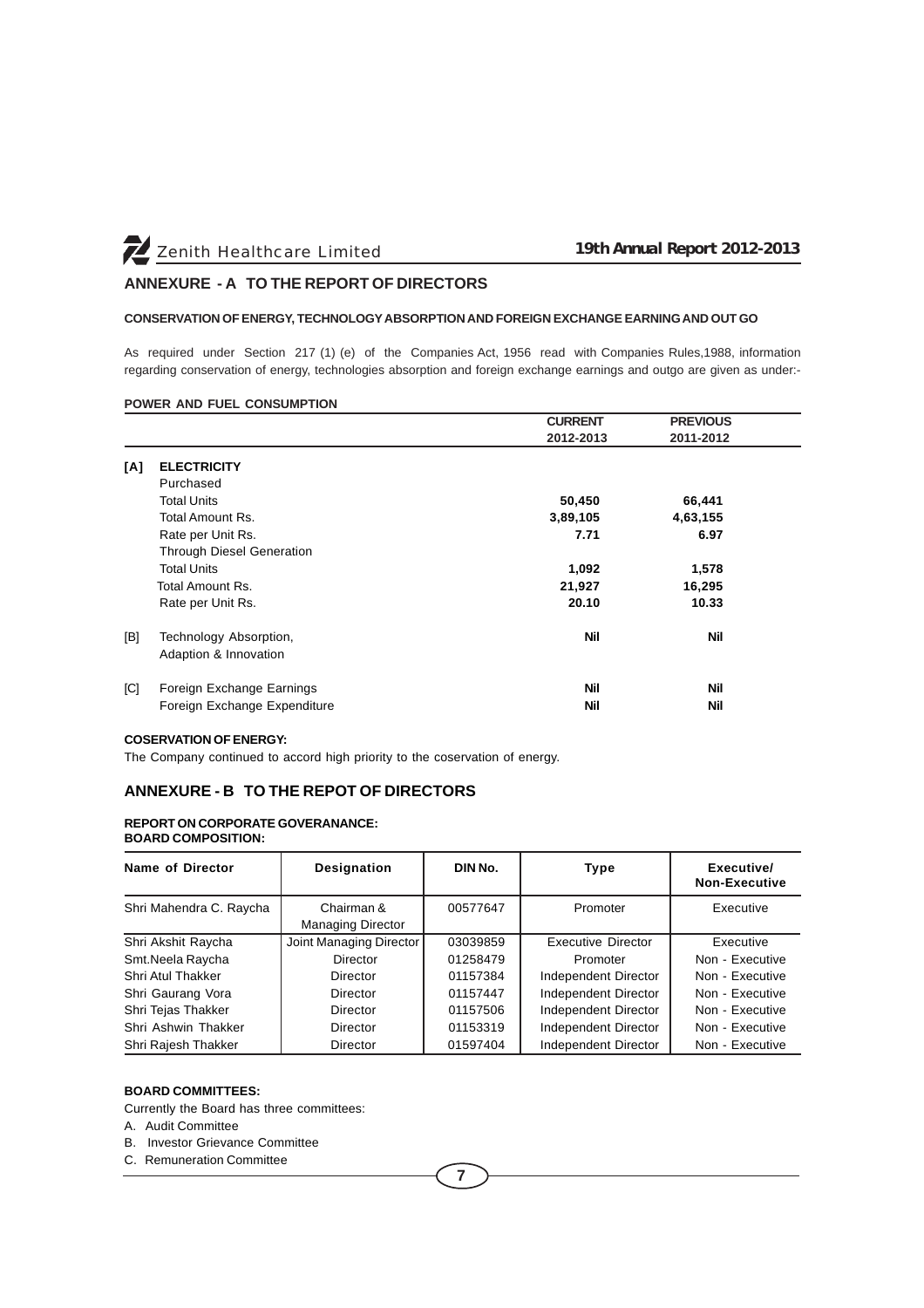

# **COMPOSITION OF COMMITTEES A. AUDIT COMMITTEE**

# *Name Designation*

- 
- 1. Shri Gaurang Vora **Chairman**<br>2. Shri Atul Thakker Chairman Nember 2. Shri Atul Thakker
- 
- 4. Shri Akshit Raycha Member

# **B. INVESTOR GRIEVANCE COMMITTEE**

|  |  | Name |  |  |
|--|--|------|--|--|
|  |  |      |  |  |

- 1. Shri Tejas Thakker Chairman
- 2. Shri Gaurang Vora **Member**
- 3. Shri Prashant R. Gupta Member<br>4. Shri Rajesh Thakker Member
- 4. Shri Rajesh Thakker

# **C. REMUNERATION COMMITTEE**

- 
- 1. Shri Ashwin Thakker Chairman
- 2. Shri Gaurang Vora **Member**
- 3. Shri Tejas Thakker Member
- **No. of Board and Committee Meeting held during the Year: Name of the Committee No. of Meetings held** Board 7 and 7 and 7 and 7 and 7 and 7 and 7 and 7 and 7 and 7 and 7 and 7 and 7 and 7 and 7 and 7 and 7 and 7 Audit Committee of Board 4 Investor Grievance Committee 2 Remuneration Committee of Board 1

# **Attendance of the Directors:**

| Name of Director           | Board Meeting | <b>ACB Meetings</b> | <b>IGCB Meetings</b> | <b>RCB Meetings</b> |
|----------------------------|---------------|---------------------|----------------------|---------------------|
| 1. Shri Mahendra C. Raycha | 6             |                     |                      |                     |
| 2. Smt. Neela Raycha       |               |                     |                      |                     |
| 3. Shri Atul Thakker       |               |                     |                      |                     |
| 4. Shri Gaurang Vora       |               |                     |                      |                     |
| 5. Shri Tejas Thakker      |               |                     |                      |                     |
| 6. Shri Ashwin Thakker     |               |                     |                      |                     |
| 7. Shri Rajesh Thakker     |               |                     |                      |                     |
| 8. shri Akshit Raycha      |               |                     |                      |                     |

# **FUNCTION OF AUDIT COMMITTEE :**

The Audit Committee is headed by Shri Gaurang Vora as Chairman and other Directors namely Shri Atul Thakker, Shri Nimesh M.Shah and Akshit Raycha.The members of the Audit Committee consisting Chartered Accountants by Profession & Businessmen. Shri Nimesh M. Shah is an independent Chartered Accountant and is acting as Internal Auditors for the Company. Shri Gaurang Vora is also a Chartered Accountant, Independent Director and is the Chairman of the Committee is looking policy matter of financial and accounting position of the Company.

The Committee meets atleast once in every quarter and prepare its minutes on the proceeding and business discussed, transacted.All committee reports and minutes are placed before the Board in all its meetings for information,guidance,directions and taking the same on record.Other functional powers, duties etc. of the committee are defined taking in to account the legal provision of the listing.

# **FUNCTION OF INVESTORS SERVICES COMMITTEE:**

The Committee is entrusted with the responsibility to address the Shareholders and investors complaints with respect to transfer of Shares, non-receipt of annual report etc and ensures an expeditious share transfer process of the Company, And also provides continuous guidance to improve the service levels for investor.

**8**

3. Shri Nimesh M.Shah Internal Auditor

# *Name Designation*

# *Name Designation*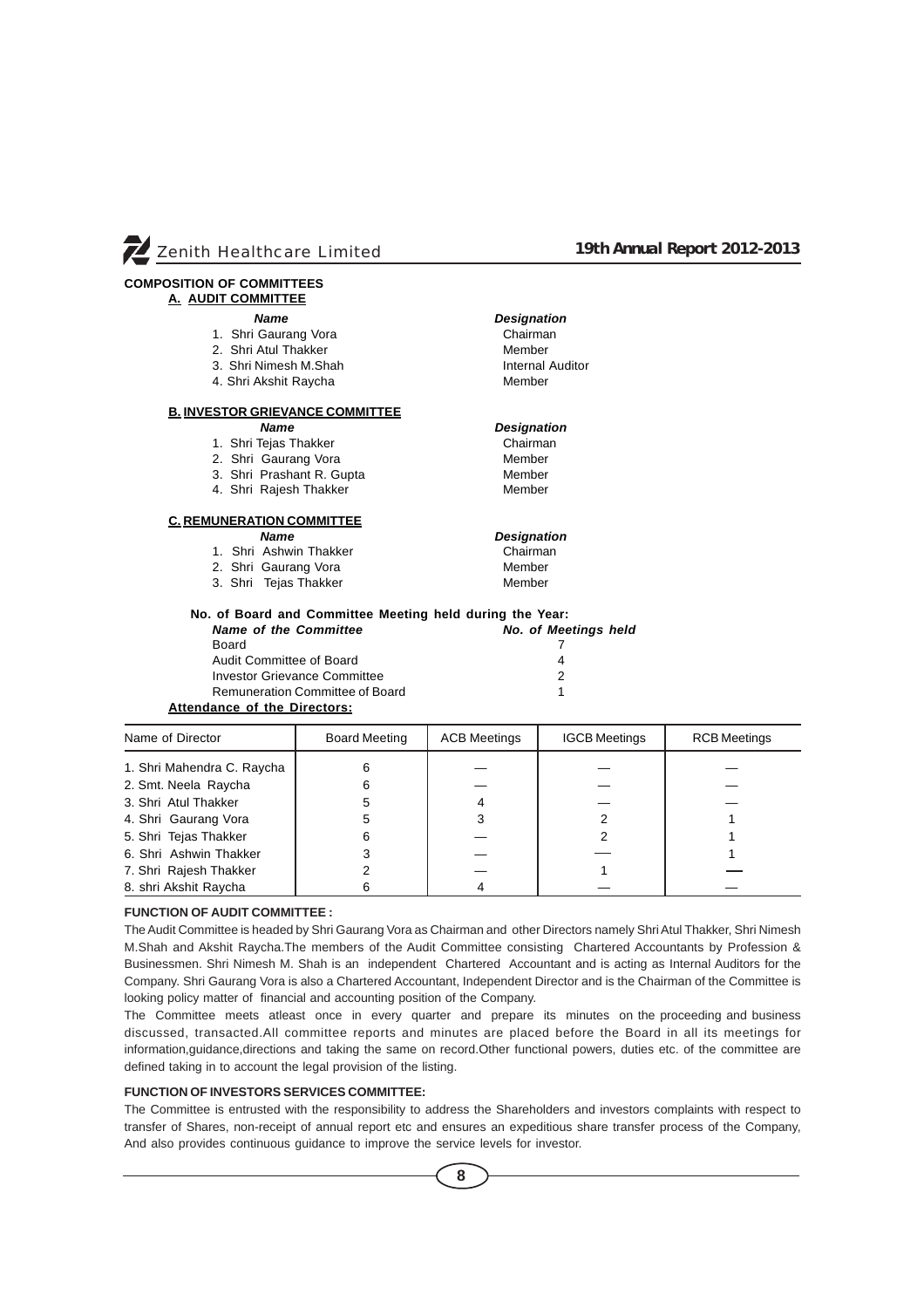### **REMUNERATION COMMITTEE:**

This committee takes care of remuneration payble to Chairman & Managing Director, Joint Managing Director and sitting fees, if any, payables to all other Directors of the Company. In addition thereto the committee also takes care of remuneration payable to top executives like Production Manager, General Manager, Personnel Manager, Financial Manager etc. The Committee also recommend to the Board the remuneration package to be fixed and payable to class of workers & is in now process of fixing up of the retirement package to be offered to the employees of the Company.

#### **Directors present at the last Annual General Meeting dated September 25, 2012**

|    | 1. Shri Mahendra C. Raycha | Chairman & Managing Director |
|----|----------------------------|------------------------------|
|    | 2. Shri Akshit Raycha      | Joint Managing Director      |
|    | 3. Smt. Neela Raycha       | Director                     |
| 4. | Shri Atul Thakker          | Director                     |
|    | 5. Shri Tejas Thakker      | Director                     |
| 6. | Shri Ashwin Thakker        | Director                     |
|    | 7. Shri Gaurang Vora       | <b>Director</b>              |

### **Disclosure:**

- (I) Disclosures on materially significant related party transactions i.e.transaction of the Company of material nature, with its promoters, the directors or the management, their subsidiaries or relative etc. that may have potential conflict with the interest of Company at large. The transactions did not have any potential conflict with the interest of the Company.
- (ii) Details of non-compliance by the Company, penalties,structures imposed on the Company by Stock Exchange or SEBI or any statutory authority, on any matter related to capital markets, during the last three years: Nil

#### **Investor Services :**

# **All share transfers and related operations are conducted by the Company's Registrar & Share Transfer Agent at :**

# **Bigshare Services Pvt. Ltd.**

**E-2/3, Ansa Industrial Estate, Sakivihar Road, Sakinaka, Mumbai - 400 072 Telephone No. (022) 40430200, 284470652 Fax No. (022) 28475207 E-Mail ID - info@bigshareonline.com**

**Demat ISIN No.for Equity Shares of the Company in NSDL & CDSL: INE812B01026 For the Convenience of our investor, the Company has designated exclusive E-MAIL ID zhlgriev@yahoo.in All investors are requested to avail this facility.**

**Details of Shares Price movement during the year at Bombay Stock Exchange Limited.**

| 0.74<br>0.68<br>0.63<br>0.81<br>0.81<br>0.67 | 0.56<br>0.45<br>0.48<br>0.54<br>0.54<br>0.52 |
|----------------------------------------------|----------------------------------------------|
|                                              |                                              |
|                                              |                                              |
|                                              |                                              |
|                                              |                                              |
|                                              |                                              |
|                                              |                                              |
| 0.65                                         | 0.50                                         |
| 0.65                                         | 0.57                                         |
| 0.72                                         | 0.56                                         |
| 0.71                                         | 0.54                                         |
| 0.68                                         | 0.55                                         |
| 0.67                                         | 0.45                                         |
|                                              | 9                                            |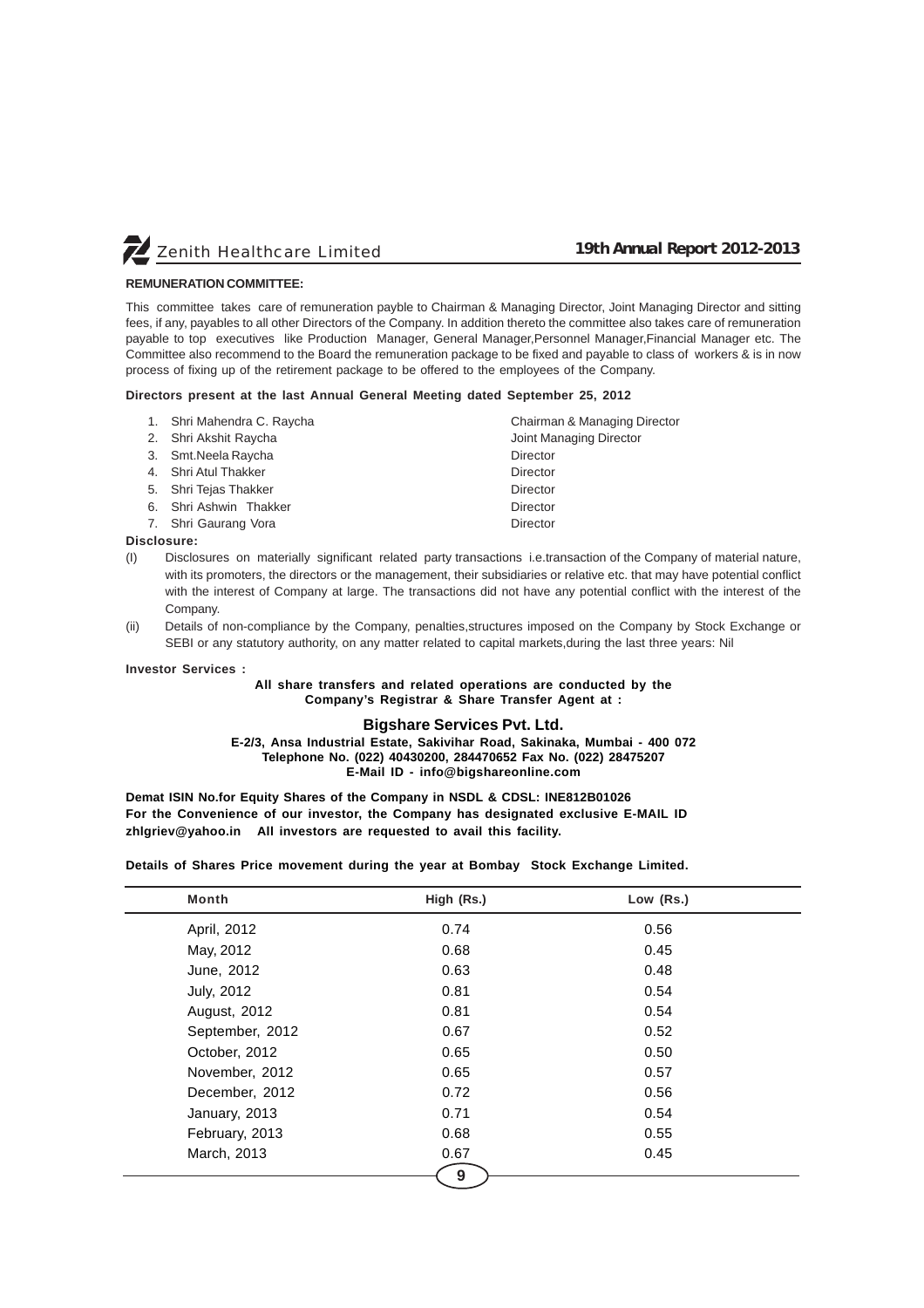|  | <b>Annual General Meeting:</b> |  |
|--|--------------------------------|--|
|  |                                |  |

|    | Date                                               |   | Venue                                                                                                                                                   |
|----|----------------------------------------------------|---|---------------------------------------------------------------------------------------------------------------------------------------------------------|
| 1. | September 28, 2010                                 | ÷ | ATMA Conference Hall, Ahmedabad Textile Mills' Association, Ashram Road,<br>Navrangpura, Ahmedabad-380 009.                                             |
| 2. | September 24, 2011                                 |   | ATMA Conference Hall, Ahmedabad Textile Mills' Association, Ashram Road,<br>Navrangpura, Ahmedabad-380 009.                                             |
| 3. | September 25, 2012                                 |   | ATMA Conference Hall, Ahmedabad Textile Mills' Association, Ashram Road,<br>Navrangpura, Ahmedabad-380 009.                                             |
|    | ANNEXURE - C TO THE REPORT OF DIRECTORS            |   |                                                                                                                                                         |
|    | <b>AGM</b> : Date, Time and Venue                  |   | : 24th September, 2013 at 10.00 A.M.<br>: ATMA Conference Hall, Ahmedabad Textile Mills' Association,<br>Ashram Road, Navrangpura, Ahmedabad - 380 009. |
|    | <b>Financial Calender</b>                          |   | : April to March                                                                                                                                        |
|    | <b>Particulars</b>                                 |   | <b>Board Meeting to approve Unaudited Quarterly Financial Results</b>                                                                                   |
|    | Quarter ending 30th June, 2013<br>Half Year ending |   | : Latest by end of 31th August 2013                                                                                                                     |
|    | 30th September, 2013                               |   | : Latest by end of 30th November, 2013                                                                                                                  |
|    |                                                    |   | Quarter ending 31st December, 2013: Latest by end of 28th February, 2014                                                                                |
|    | Year ending 31st March, 2014                       |   | : Latest by end of 31st May, 2014                                                                                                                       |
|    | Date of Book Closure                               |   | : 16.09.2013 to 24.09.2013 (both days inclusive)                                                                                                        |
|    | Listing on Stock Exchange                          |   | : Ahmedabad Stock Exchange Ltd., Bombay Stock Exchange Ltd.                                                                                             |
|    | Distribution of Shareholding                       |   | : Please refer Annexure - C                                                                                                                             |
|    | Registrar & Share Transfer Agent                   |   | : Bigshare Services Pvt. Ltd. is the Registrar and Transfer Agent of the<br>Company and handles the entire Share Registey work, both Physical and       |

Registrar and Transfer Agent. **Dematerialisation of Shares :** 4,12,19,350 Equity Shares representing 76.70% of the total Equity Share Capital has been dematerialised as on 31st March, 2013.

Electronic. Accordingly, all documents, transfer deed, demat requests and other communications in relation thereto should be addressed to the

# **Distribution of Shareholding\* as on 31.03.2013**

| Holdings                  | Number of Shareholders | Total Amt. Of Shares<br>Face Value | $%$ to<br>Total |
|---------------------------|------------------------|------------------------------------|-----------------|
| Upto 5000                 | 7568                   | 11974297                           | 22.28%          |
| 5001-10000<br>10001-20000 | 567<br>206             | 4620736<br>3021036                 | 8.60%<br>5.62%  |
| 20001-30000               | 86                     | 2198166                            | 4.09%           |
| 30001-40000               | 22                     | 780427                             | 1.45%           |
| 40001-50000               | 26                     | 1208766                            | 2.25%           |
| 50001-100000              | 29                     | 2192479                            | 4.07%           |
| 100001 & Above            | 45                     | 27743093                           | 51.63%          |

\* Both in Physical and Dematerialised Form.

## **Shareholding Pattern as on 31.03.2013**

| Category                         | No. of Sharesholder | % of holding to total |
|----------------------------------|---------------------|-----------------------|
| Promoters, Director & Associates | 14006117            | 26.06%                |
| Foreign Holding                  | 315978              | 0.59%                 |
| Corporates                       | 5763583             | 10.73%                |
| Mutual Fund                      | 211000              | 0.39%                 |
| <b>Public</b>                    | 33442322            | 62.23%                |
| Total                            | 53739000            | 100.00%               |

**Compliance Officer : Mr. Prashant Gupta** 

504, Iscon Elegance, Near Ananddham Jain Dersar, Prahladnagar

Cross Road, S. G. Road, Ahmedabad - 380 051. Tel. (079) 66168889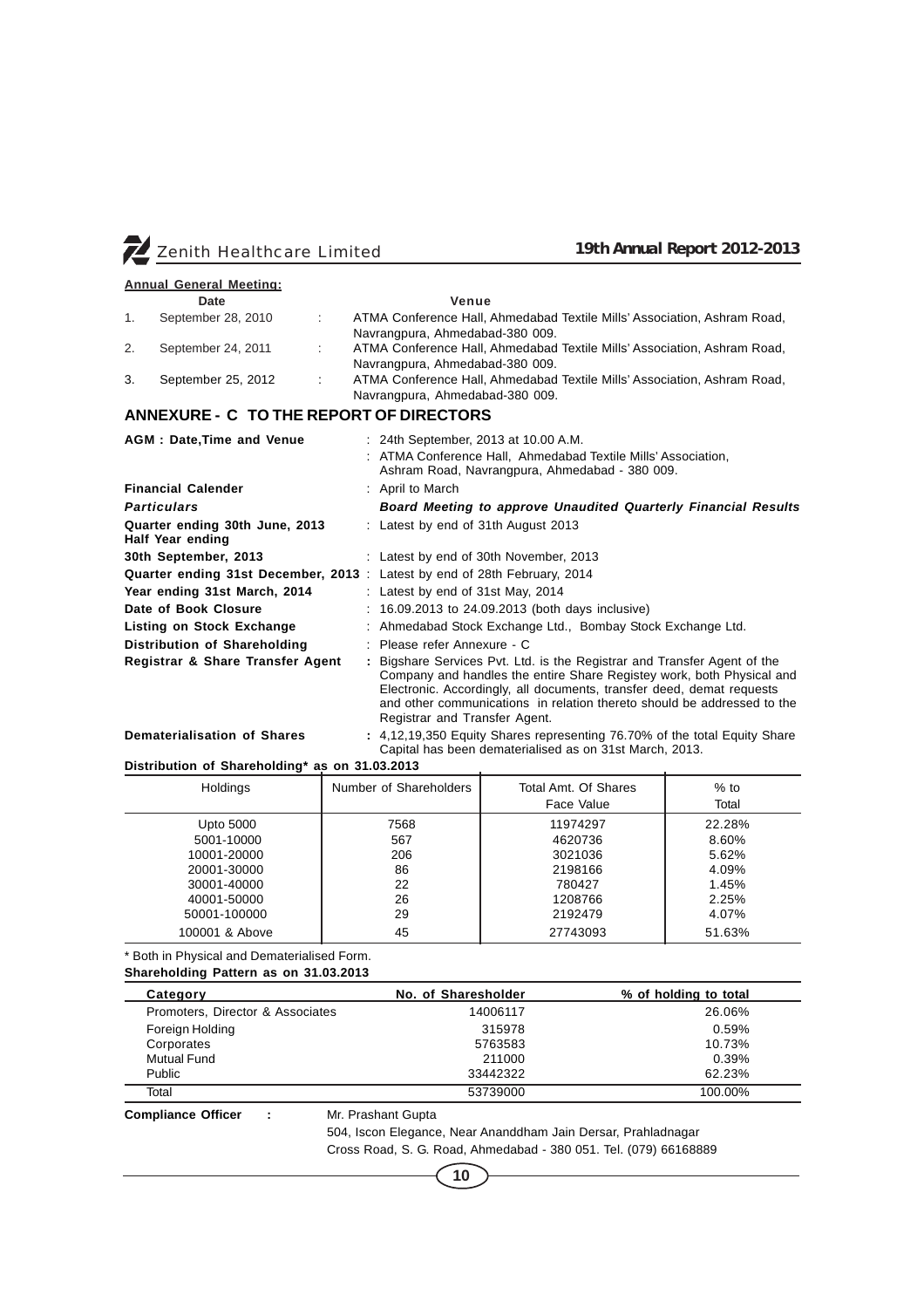# **MANAGEMENT DISCUSSION & ANALYSIS REPORT:**

# **(A) INDUSTRY STRUCTURE DEVELOPMENT AND OUTLOOK :**

The Company operates in the single Business Segment of Manufacturing of Pharmaceutical formulations in the forms of Tablets,Capsules, Oral liquid and Injectable. Industry is expected to achieve average annual growth.

# **(B) OPPORTUNITIES,THREATS, RISKS & CONCERNS :**

Very high competition from large and small and new comers in the Pharma field it is very difficult to stand in stable position. As Government introduced new DPCO and control the Prices of 348 products, few products our Company are unders New DPCO so may be affect the working of the Company. The management has added some products in the products mix, and Company has implemented action plan to get WHO Certificate for many products, hence management is hopeful that in near future Company , may achieve results of revenue and net profit.

# **(C) INTERNAL CONTROL SYSTEMS & THEIR ADEQUACY :**

The Company has a good system of internal controls in all spheres of its activity. The internal control system is supplemented by effective internal audit being carried out by an external firm of Chartered Accountants. The Audit committee regularly reviews the findings of the internal auditors and effective steps to implement the suggestion / observation of the Auditors are taken and monitored regularly. In the opinion of the Board, an effective internal control system adequate to the size of the Company exists.

# **(D) DISCUSSION ON FINANCIAL PERFORMANCE WITH RESPECTS TO OPERATIONAL PERFORMANCE :**

The management is verymuch hopeful for bright future of the company as the products of the company enjoys very good reputaion in the market as well as with the doctors.The sales team of the company always update the management and accordingly the management change the products mix as per trend of the market. Here,management would like to inform that due to heavy competition from the large phrama companies as well as new companies entry in the market, the margin has been decreased substainally.

# **(E) CAUTIONARY STATEMENT :**

Statements in the Management Discussion and analysis describing the Company's position and expectation may be "Forward Looking Statements" within the meaning of applicable securites laws & regulations. Actual results could differ materially from those expressed or implied.Important factors that could make,among other, economic conditions affecting demand / supply and price conditions in the market in which the Company operates,in the Government regulations, Tax Laws and other statutes and incidental factors.

# **AUDITORS' CERTIFICATE ON CORPORATE GOVERNANCE**

To,

### The Members of **ZENITH HEALTHCARE LIMITED**

# **AUDITOR'S CERTIFICATE ON CORPORATE GOVERNANCE**

We have examined the compliance of conditions of Corporate Governance by Zenith Healthcare Limited,for the year ended on 31st March, 2013, as stipulated in Clause 49 of the Listing Agreement of the said Company with stock exchanges. The compliance of conditions of Corporate Governance is the responsiblity of the Management.Our examination has been limited to a review of the proceducers and implementions thereof, adopted by the Company for ensuring compliance with the conditions of the Corporate Governance as stipulated in the said Clause. It is neither an audit nor an expression of opinion on the financial statements of the Company.

In our opinion and to the best of our information and according to the explanations given to us, and based on the representations made by the Directors and the Management, we certify that the Company has complied with the conditions of Corporate Governance as stipulated in Clause 49 of the above mentioned Listing Agreement.

We further state that such compliance is neither an assurance as to the future viability of the Company nor the efficiency or effectiveness with which the management has conducted the affairs of the Company.

**PLACE : AHMEDABAD DATE : 25.05.2013**

**For Jayesh R. Mor & Co. Chartered Accountants Firm No. 122056 W**

**[Jayesh R. Mor] Proprietor Membership No. 37941**

**11**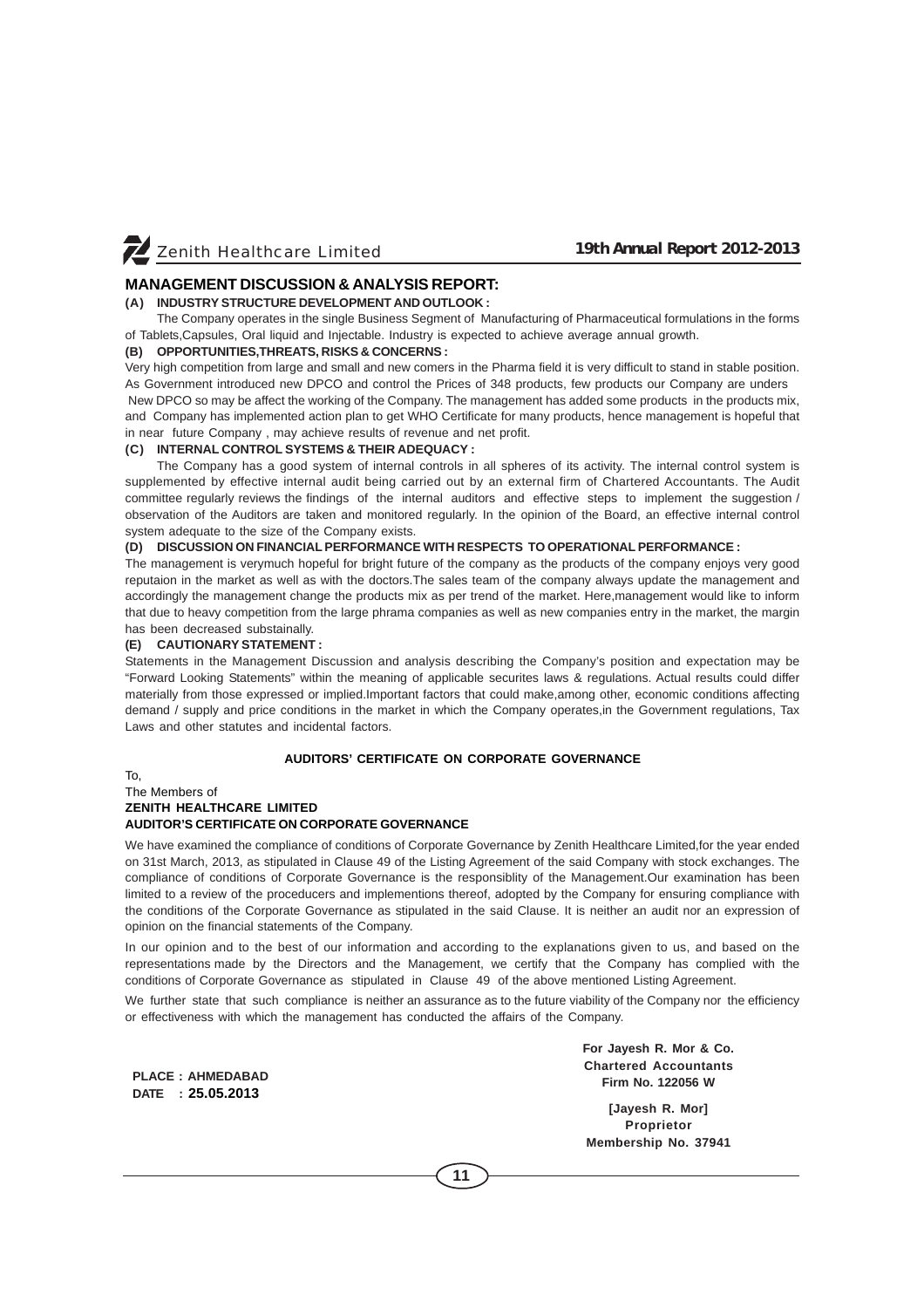# **AUDITORS' REPORT**

**TO**

# **THE MEMBERS OF ZENITH HEALTHCARE LIMITED**

#### **Report on the Financial Statements**

We have audited the accompanying financial statements of Zenith Healthcare Ltd ("the Company"), which comprise the Balance Sheet as at March 31, 2013, and the Statement of Profit and Loss and Cash Flow Statement for the year then ended, and a summary of significant accounting policies and other explanatory information.

# **Management's Responsibility for the Financial Statements**

Management is responsible for the preparation of these financial statements that give a true and fair view of the financial position, financial performance and cash flows of the Company in accordance with the Accounting Standards referred to in sub-section (3C) of section 211 of the Companies Act, 1956 ("the Act"). This responsibility includes the design, implementation and maintenance of internal control relevant to the preparation and presentation of the financial statements that give a true and fair view and are free from material misstatement, whether due to fraud or error.

#### **Auditor's Responsibility**

**PLACE : AHMEDABAD DATE : 25.05.2013**

Our responsibility is to express an opinion on these financial statements based on our audit. We conducted our audit in accordance with the Standards on Auditing issued by the Institute of Chartered Accountants of India. Those Standards require that we comply with ethical requirements and plan and perform the audit to obtain reasonable assurance about whether the financial statements are free from material misstatement.

An audit involves performing procedures to obtain audit evidence about the amounts and disclosures in the financial statements. The procedures selected depend on the auditor's judgment, including the assessment of the risks of material misstatement of the financial statements, whether due to fraud or error. In making those risk assessments, the auditor considers internal control relevant to the Company's preparation and fair presentation of the financial statements in order to design audit procedures that are appropriate in the circumstances. An audit also includes evaluating the appropriateness of accounting policies used and the reasonableness of the accounting estimates made by management, as well as evaluating the overall presentation of the financial statements. We believe that the audit evidence we have obtained is sufficient and appropriate to provide a basis for our audit opinion.

#### **Opinion**

In our opinion and to the best of our information and according to the explanations given to us, the financial statements give the information required by the Act in the manner so required and give a true and fair view in conformity with the accounting principles generally accepted in India:

- a) in the case of the Balance Sheet, of the state of affairs of the Company as at March 31, 2013;
- b) in the case of the Statement of Profit and Loss, of the profit/ loss for the year ended on that date; and
- c) in the case of the Cash Flow Statement, of the cash flows for the year ended on that date.

#### **Report on Other Legal and Regulatory Requirements**

- 1. As required by the Companies (Auditor's Report) Order, 2003 ("the Order") issued by the Central Government of India in terms of sub-section (4A) of section 227 of the Act, we give in the Annexure a statement on the matters specified in paragraphs 4 and 5 of the Order.
- 2. As required by section 227(3) of the Act, we report that:
	- a) we have obtained all the information and explanations which to the best of our knowledge and belief were necessary for the purpose of our audit;
	- b) in our opinion proper books of account as required by law have been kept by the Company so far as appears from our examination of those books [and proper returns adequate for the purposes of our audit have been received from branches not visited by us];
	- c) the Balance Sheet, Statement of Profit and Loss, and Cash Flow Statement dealt with by this Report are in agreement with the books of account [and with the returns received from branches not visited by us];
	- d) in our opinion, the Balance Sheet, Statement of Profit and Loss, and Cash Flow Statement comply with the Accounting Standards referred to in subsection (3C) of section 211 of the Companies Act, 1956;
	- e) On the basis of written representations received from the directors as on March 31, 2013, and taken on record by the Board of Directors, none of the directors is disqualified as on March 31, 2013, from being appointed as a director in terms of clause (g) of sub-section (1) of section 274 of the Companies Act, 1956.
	- f ) Since the Central Government has not issued any notification as to the rate at which the cess is to be paid under section 441A of the Companies Act, 1956 nor has it issued any Rules under the said section, prescribing the manner in which such cess is to be paid, no cess is due and payable by the Company.

**For Jayesh R. Mor & Co. Chartered Accountants Firm No. 122056 W**

> **[Jayesh R. Mor] Proprietor Membership No. 37941**

**12**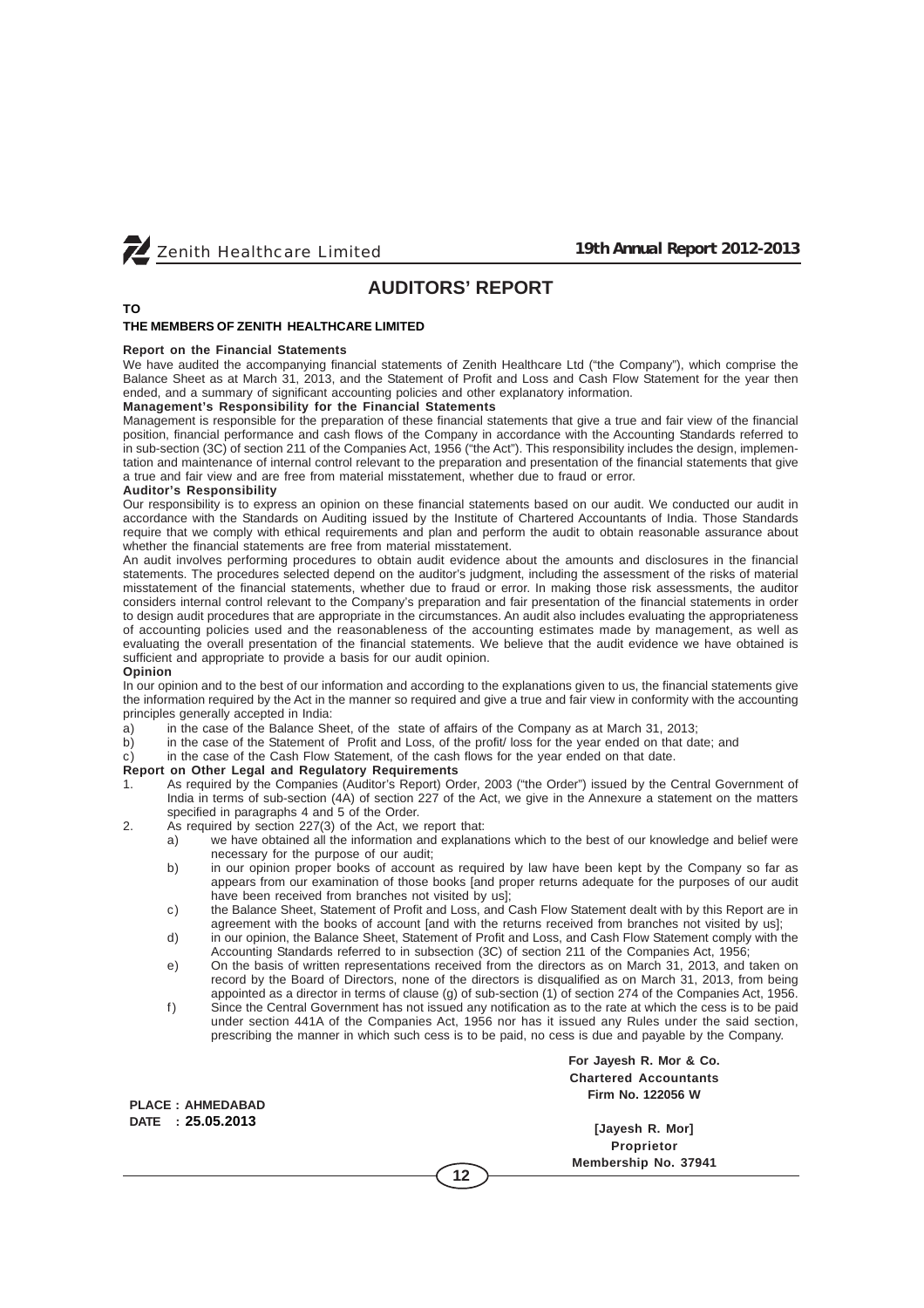# **ANNEXURE TO THE AUDITORS' REPORT**

Referred to in paragraph 3 of the Auditor's report of even date to the members of Zenith Healthcare Limited on the financial statements as of and for the year ended March 31,2013.

- 1. In respect of its fixed assets;
	- a. The Company has maintained proper records showing full particulars including quantitative details and situation of its fixed assets on the basis of available information;
	- b. Physical verification of major assets was conducted by the Management during the year, which in our opinion is reasonable having regard to the size of the Company and nature of its assets. No material discrepancies were noticed on such verification as compared with the books of record.,
	- c. In our opinion, the Company has not dispossed off substantial fixed assets during the year and the going concern status of the Company is not affected.
- 2. In respect of its inventories;
	- a. As explained to us, inventories have been physically verified by the management at reasonable intervals during the year.
	- b. In our opinion and according to the information and explanations given to us, the procedures for physical verification of inventories followed by the management are reasonable and adequate in relation to the size of the Company and the nature of its business.
	- c. The Company has maintained proper records of inventories. As explained to us, there were no material discrepancies noticed on physical verification of inventory as compared with the books of record.
- 3. In respect of loans, secured or unsecured, granted or taken by the Company to/from companies, firms or other parties covered in the register maintained under Section 301 of the Companies Act, 1956.
	- a. The Company has not granted loans and not taken any loan by the Company.
	- b. In our opinion and according to the information and explanations given to us, the rate of interest, wherever applicable and other terms and conditions of loan given are not prima facie prejudicial to the interest of the Company.
	- c. In respect of loans granted by the Company, the interest and principal amount are repayable on demand.
- 4. In our opinion, there are an adequate internal control procedures commensurate with the size of the Company and the nature of its business with regard to purchase of inventory, fixed assets and for the sale of goods. During the course of our audit, no major weakness has been noticed in internal controls.
- 5. In our opinion and according to the information and explanation given to us, there are no transactions that need to be entered into the register in pursuance of Section 301 of the Companies Act,1956.

There were transaction of purchase of goods and materials, and sale of goods, materials and services with parties covered in the register maintained under section 301 of the Companies Act, 1956 and there is no transaction exceeding value of rupees five lakhs in respect of any party during the year.

- 6. The Company has not accepted any deposits from the public within the meaning of Section 58A, 58AA or any other relevant provisions of the Companies Act, 1956 and the Rules framed thereunder and hence the provisions of clause 4(vi) of the Companies (Auditor's Report) Order, 2003 are not applicable to the Company.
- 7. In our opinion the Company has an adequate internal audit system, which was conducted by an independent firm of Chartered Accountants, which in our opinion is commensurate with its size and nature of its business.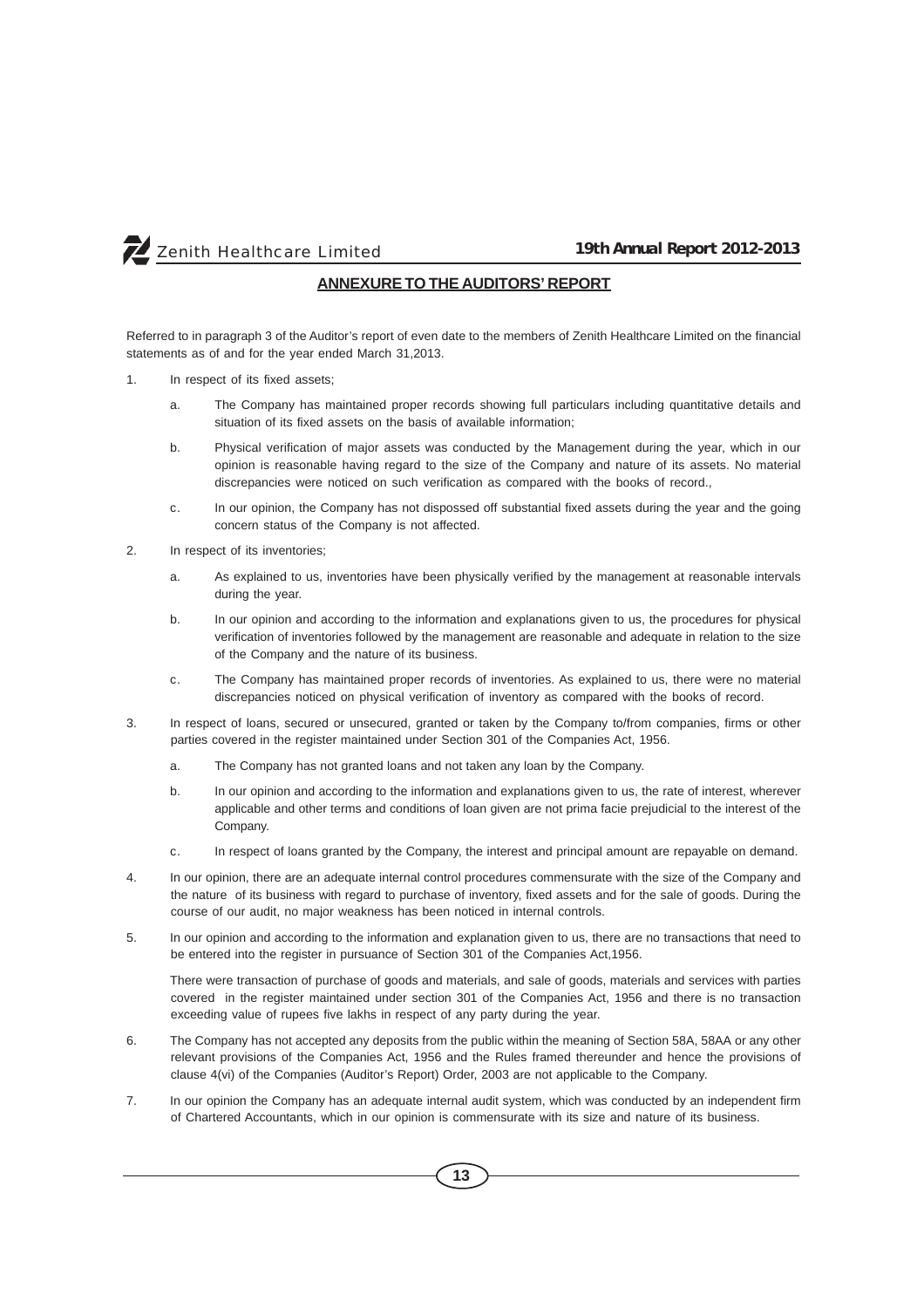- 8. According to the information and explanation given to us, proper records have been maintained as prescribed by the Central Government under Section 209(1) (d) of the Companies Act, 1956.
- 9. In respect of statutory dues:
	- a. According to the records of the Company; the Company is generally regular in depositing with appropriate authorities undisputed statutory dues including provident fund, income-tax, sales-tax, wealth-tax, E.S.I.C., excise, cess and any other material statutory dues applicable to it.
	- b. According to the information and explanation given to us, no undisputed amounts payable in respect of income tax, sales tax, wealth-tax, custom duty, excise, cess were in arrears, as at 31st March,2013 for a period more than six months from the date they became payable.
	- c. According to the information and explanation given to us, there are no dues of income-tax, sales-tax, wealth tax, custom duty, excise, cess etc.which have not been deposited on account of any dispute.
- 10. The Company does not have any accumulated losses at the ended of the financial year and has not incurred cash losses in the financial year immediately preceding such financial year.
- 11. Based on our examination and explanation given by the managment, the Company has no dues to financial institutions, banks or debentureholders.
- 12. Based on our examination and according to the information and explanation given to us, the Company has not granted loans and advances on the basis of security by way of pledge of shares, debentures and other securities.
- 13. In our opinion, the Company is not a chit fund or a nidhi/mutual benefit fund/society, therefore, clause 4(xiii) of the Companies (Auditor's Report) Order 2003 is not applicable to the Company.
- 14. In our opinion and based on our examination of the records, the Company has maintain proper records of transaction and contracts in respect of trading in securities and other investments and timely entries have been made there in. All shares and other investments have been held by the Company in its own name.
- 15. On the basis of the information and explanations given to us, the Company has not given any guarantee for loans taken by others from banks or financial institutions.
- 16. The Company has not obtained any term loans.
- 17. On the basis of our examination of the books of accounts and the informations and explanations given to us, no funds have been used for long term investment and vice versa.
- 18. The Company has not made any preferential allotment of shares to parties and Companies covered in the register maintained under Section 301 of the Companies Act, 1956.
- 19. During the year, the Company has not issued any debentures.
- 20. The Company has not raised any money by way of public issues during the year.
- 21. According to the information and explanation given to us, no fraud on or by the Company has been noticed or reported during the course of our audit.

**For Jayesh R. Mor & Co. Chartered Accountants Firm No. 122056W**

**PLACE : AHMEDABAD DATE : 25.05.2013**

**[Jayesh R. Mor] Proprietor Membership No. 37941**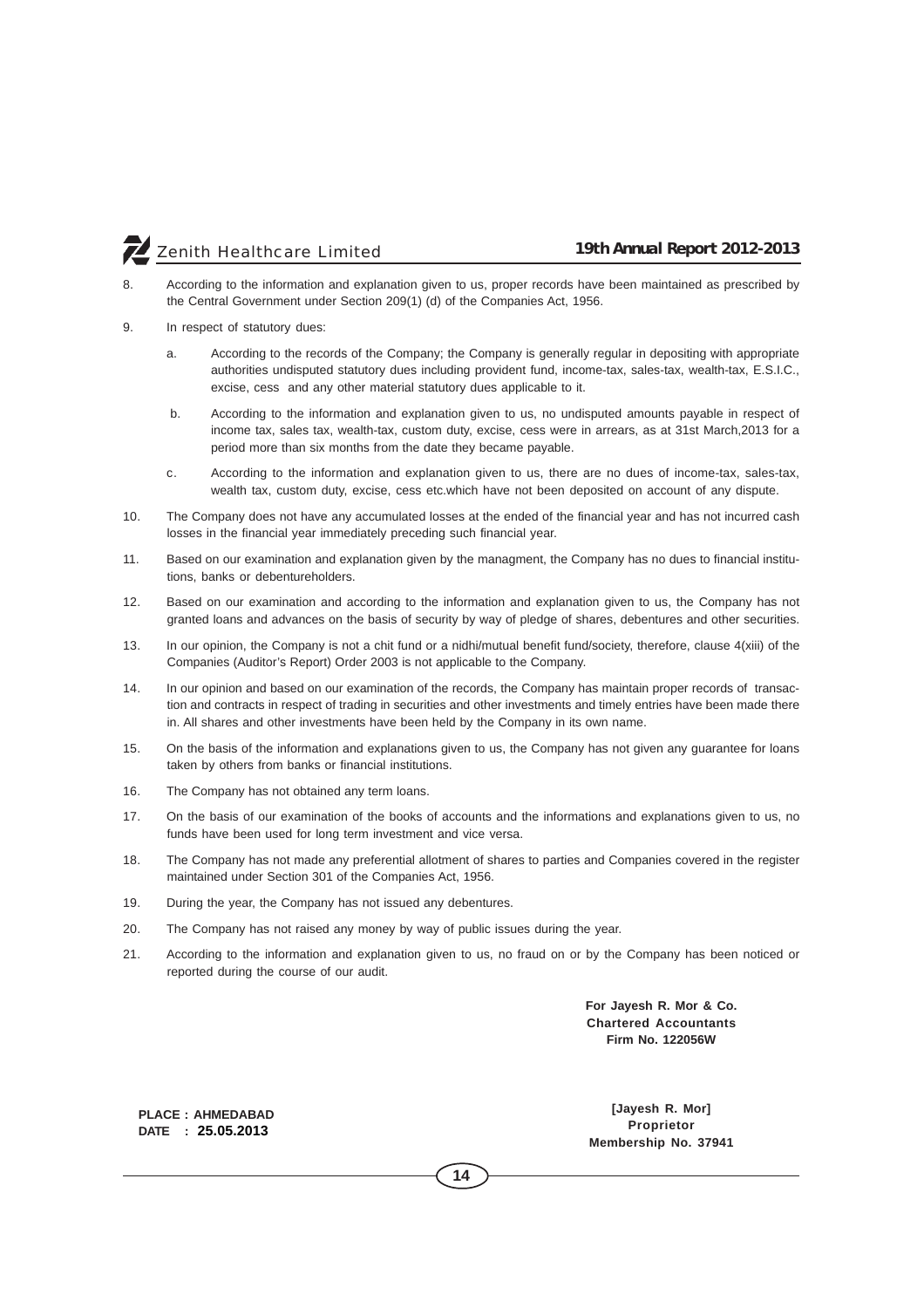| AS AT 31-03-2012<br><b>PARTICULARS</b><br><b>NOTE NO</b><br>AS AT 31-03-2013<br><b>EQUITY AND LIABILITIES</b>                   |            |
|---------------------------------------------------------------------------------------------------------------------------------|------------|
|                                                                                                                                 |            |
|                                                                                                                                 |            |
| 1. Sharesholders' Funds:                                                                                                        |            |
| (a) Share Capital<br>3<br>53,739,000<br>53,739,000                                                                              |            |
| $\overline{\mathbf{A}}$<br>(b) Reserves & Surplus<br>9,487,178<br>9,400,274                                                     |            |
| (c) Money Received Against Share Warrents                                                                                       |            |
| 63,226,178<br>63,139,274<br>2. Non-current liabilities                                                                          |            |
| (a) Deferred Tax liabilities (Net)<br>6<br>234,255<br>266,513                                                                   |            |
| (b) Other long-term liabilities                                                                                                 |            |
| (c) Long-term provisions                                                                                                        |            |
| 234,255                                                                                                                         | 266,513    |
| <b>3. Current Liabilities</b>                                                                                                   |            |
| (a) Short-term borrowing                                                                                                        |            |
| $\overline{7}$<br>(b) Trade payables<br>6,952,550<br>5,998,457<br>(c) Other current liabilities<br>1,032,777<br>707,017         |            |
| (d) Short-term provision                                                                                                        |            |
| 7,985,327                                                                                                                       | 6,705,474  |
| <b>TOTAL</b><br>71,445,760                                                                                                      | 70,111,261 |
|                                                                                                                                 |            |
| <b>II ASSETS</b>                                                                                                                |            |
| 1. Non-Current Assets                                                                                                           |            |
| (a) Fixed assets<br>5                                                                                                           |            |
| 16,053,349<br>(i) Tangible assets<br>11,078,907                                                                                 |            |
| (ii) Intangible assets<br>189,750<br>143,000                                                                                    |            |
| (b) Non-current investments<br>1,971,693<br>8<br>1,956,836                                                                      |            |
| (c) Deferred tax assets (net)                                                                                                   |            |
| 10,119,688<br>(d) Long-term loans and advances<br>9<br>7,368,462                                                                |            |
| 25,568,397<br>23,313,288                                                                                                        |            |
| 2. Current Assets                                                                                                               |            |
| (a) Inventories<br>10<br>9,655,900<br>10,407,838                                                                                |            |
| (b) Trade receivables<br>11<br>23,283,134<br>22,572,400                                                                         |            |
| (c) Cash and bank balance<br>12<br>9,538,300<br>10,236,215<br>13<br>(d) Short-term loans and advances<br>3,033,153<br>3,231,990 |            |
| 14<br>(e) Other current assets<br>366,875<br>349,530                                                                            |            |
| 45,877,362                                                                                                                      | 46,797,973 |
| <b>TOTAL</b><br>71,445,760                                                                                                      | 70,111,261 |

**15**

Refer Notes forming part of the Financial Statements For and on behalf of the Board of Director in terms of our report attached.

**for JAYESH R. MOR & CO.**<br>
Chartered Accountants<br>
Chairman & Managin Firm No.122056W **Jayesh R. Mor** Membership No.37941 **Membership No.37941** Joint Managing Director

**PLACE : AHMEDABAD PLACE : AHMEDABAD DATE : 25.05.2013 DATE : 25.05.2013**

Chairman & Managing Director

Proprietor **AKSHIT RAYCHA**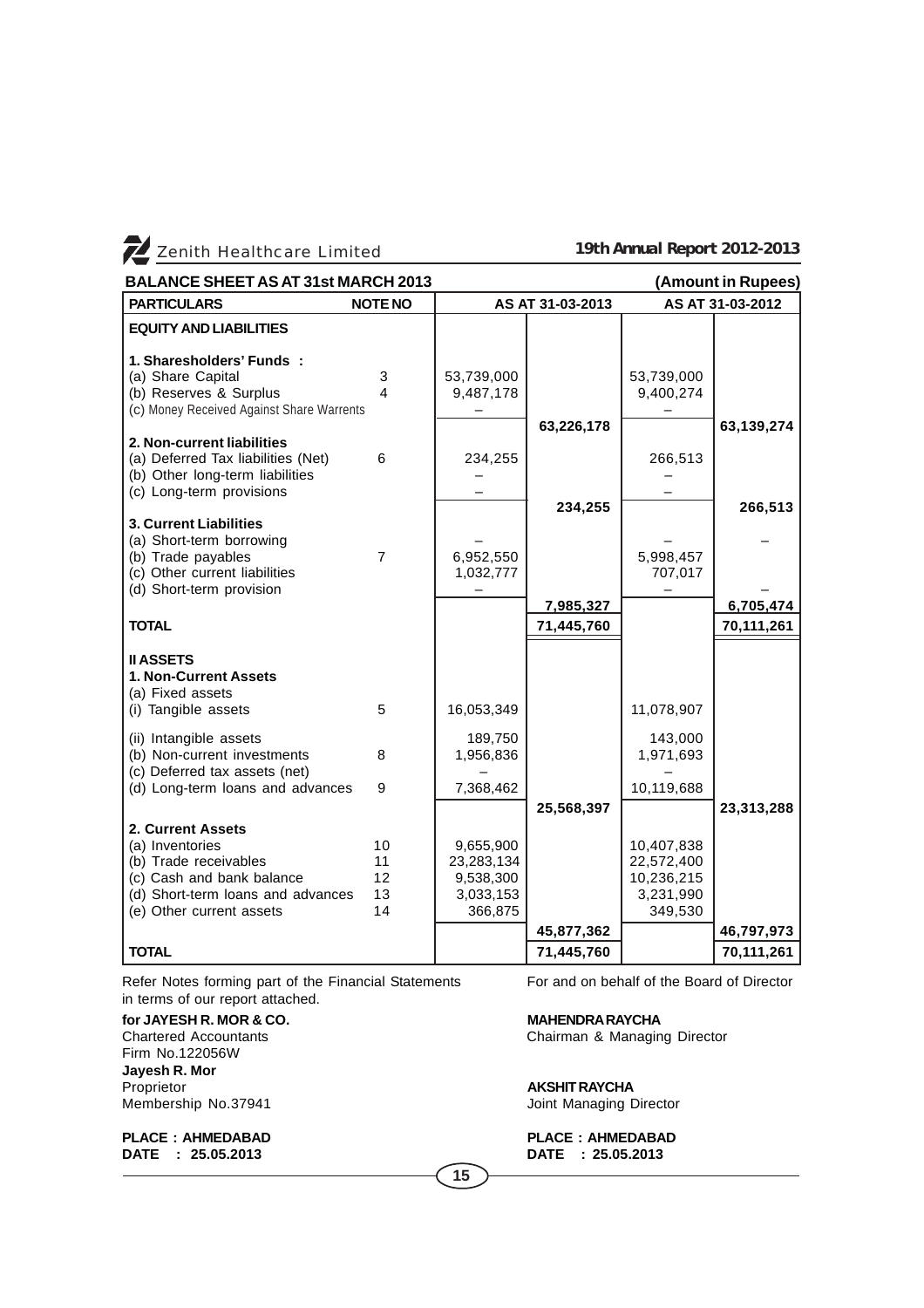# **Statement of PROFIT & LOSS for the year ended 31ST MARCH 2013 (Amount in Rupees)**

| <b>PARTICULARS</b>                                                 | <b>NOTE NO</b> | AS AT 31-03-2013 |             | AS AT 31-03-2012 |              |
|--------------------------------------------------------------------|----------------|------------------|-------------|------------------|--------------|
| I. Revenue from operations                                         | 15             |                  | 40,114,008  |                  | 38,029,000   |
| II. Other income                                                   | 16             |                  | 3,197,173   |                  | 1,310,176    |
| III. Total revenue $(I + II)$                                      |                |                  | 43,311,181  |                  | 39,339,176   |
| <b>IV. Expenses</b>                                                |                |                  |             |                  |              |
| (a) Cost of raw and packing<br>materials consumed                  | 17             |                  | 18,333,109  |                  | 17,189,271   |
| (b) Purchase of Stock-in-trade                                     | 18             |                  | 4,625,973   |                  | 4,449,497    |
| (c) Change in inventories of finished goods                        | 19             |                  | 1,159,929   |                  | (6, 36, 450) |
| (d) Employees benefit expense                                      | 20             |                  | 6,289,996   |                  | 6,204,814    |
| (e) Finance Cost                                                   | 21             |                  | 6,348       |                  | 12,563       |
| (f) Depreciation and amortisation expense                          | 5              |                  | 1,717,456   |                  | 1,525,571    |
| (g) Other Expenses                                                 | 22             |                  | 11,065,724  |                  | 10,378,527   |
| <b>Total Expenses</b>                                              |                |                  | 43,198,535  |                  | 39,123,793   |
| V. Profit/(Loss) for the year before                               |                |                  |             |                  |              |
| <b>Exceptional terms and tax</b>                                   |                |                  | (1,860,682) |                  | 215,383      |
| <b>VI. Exceptional items</b>                                       |                |                  | 1,973,328   |                  |              |
| VII. Profit for the year before extraordinary                      |                |                  |             |                  |              |
| terms and tax (V-VI)                                               |                |                  | 112,646     |                  | 215,384      |
| VIII. Less : Prior Period expenses                                 |                |                  |             |                  |              |
| IX Profit for the year before taxation (VII-VIII)<br>X Tax Expense |                |                  | 112,646     |                  | 215,384      |
| (i) Current Tax / Provision for tax                                |                |                  | 58,000      |                  | 105,000      |
| (ii) Deferred Tax                                                  |                |                  | (32, 258)   |                  | (33, 964)    |
| (iii) Short / (Excess) Provision of I.T.                           |                |                  |             |                  | 32,169       |
|                                                                    |                |                  | 25,742      |                  | 103,205      |
| XI Profit (Loss) from continuing                                   |                |                  | 86,904      |                  | 112,179      |
| operations (IX-X)                                                  |                |                  |             |                  |              |
| XVI. Earning per Equity Share:                                     | 24             |                  |             |                  |              |
| <b>Basic</b>                                                       |                |                  |             |                  |              |
| <b>Diluted</b>                                                     |                |                  | 0.001       |                  | 0.002        |

Refer Notes forming part of the Financial Statements For and on behalf of the Board of Director in terms of our report attached.

**for JAYESH R. MOR & CO. MAHENDRA RAYCHA**<br>
Chartered Accountants **Material Structure Chairman & Managin** Firm No.122056W **Jayesh R. Mor** Proprietor **AKSHIT RAYCHA** Membership No.37941 **Membership No.37941** Joint Managing Director

**PLACE : AHMEDABAD PLACE : AHMEDABAD DATE : 25.05.2013 DATE : 25.05.2013**

Chairman & Managing Director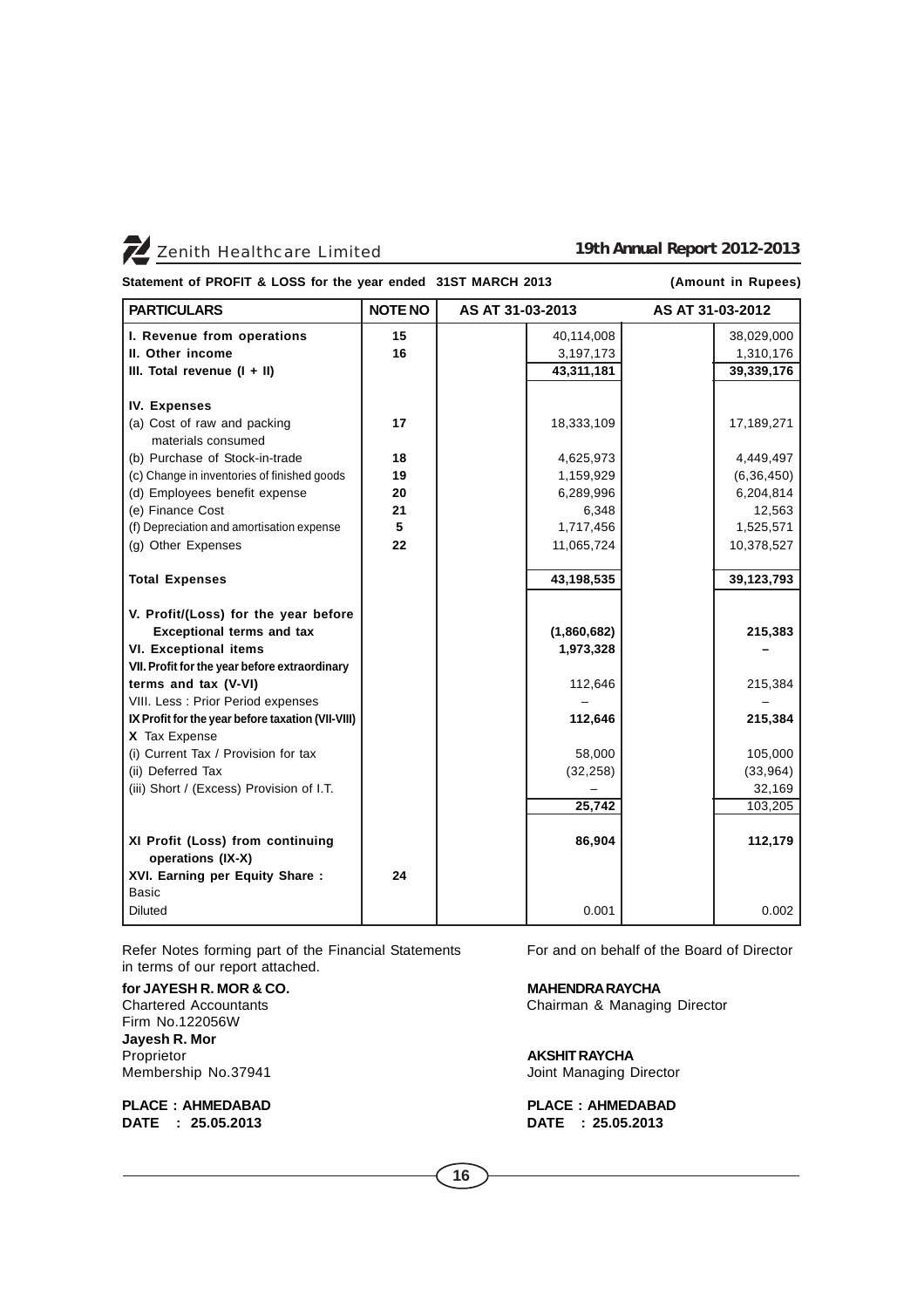

# **CASH FLOW STATEMENT**

| <u>UAJN FLUW JIAI EMENI</u><br>for the Year Ended March 31, 2013 |             | (Amount in Rs.) |
|------------------------------------------------------------------|-------------|-----------------|
| <b>PARTICULARS</b>                                               | 2012-2013   | 2011-2012       |
| <b>A CASH FLOW FROM OPERATING ACTIVITIES</b>                     |             |                 |
| Profit before tax from Continuing Operations                     | 112,644     | 215,384         |
| Adjustments                                                      |             |                 |
| Depreciation and amortisation expense                            | 1,717,456   | 1,525,570       |
| <b>Finance Cost</b>                                              | 6,348       | 12,563          |
| Interest Income on Non Current Investments                       | (809, 177)  | (693,002)       |
| Interest Income on Current Investments                           |             |                 |
| Interest Income on Current Assets                                | (69, 165)   | (164, 995)      |
| Dividend on Non Current Investments                              | (3,510)     | (9,686)         |
| Other Operating Income                                           | (341, 993)  | (442, 493)      |
| Profit on Sales of Office                                        | (1,973,328) |                 |
| <b>Operating Profit Before Working Capital Changes</b>           |             |                 |
| from Continuing Operation                                        | (1,360,725) | 443,341         |
| Adjustments For Changes In Working Capital from                  |             |                 |
| <b>Continuing Operations:</b>                                    |             |                 |
| - (INCREASE)/DECREASE in Inventories                             | 751,938     | (534, 149)      |
| - (INCREASE)/DECREASE in Trade receivables                       | (710, 734)  | 1,417,711       |
| - (INCREASE)/DECREASE in Short-term Loans and Advances           | 198,837     | 85,203          |
| - (INCREASE)/DECREASE in Other Current Assets                    | (17, 345)   | (161, 871)      |
| - INCREASE/(DECREASE) in Trade Payables                          | 980,101     | 2,029,741       |
| - INCREASE/(DECREASE) in DTA                                     | (32, 258)   | (33, 964)       |
| - INCREASE/(DECREASE) in Other long-term liabilities             |             |                 |
| - INCREASE/(DECREASE) in Short-term provisions                   | 325,760     | (1,100,200)     |
| Cash (Used in) Continuing Operations                             |             |                 |
| - Taxes Paid (Net of Refunds) - Continuing Operation             |             |                 |
| Net Cash Flow from Operating Activities                          |             |                 |
| from Continuing Operations<br>(A)                                | 135,574     | 2,145,812       |
| <b>Net Cash from Operating Activities</b>                        |             |                 |
| from Discontinuing Operations<br>(B)                             |             |                 |
| <b>B. CASH FLOW FROM INVESTING ACTIVITIES</b>                    |             |                 |
| Adjustments for changes in :                                     |             |                 |
| Purchase of Tangible/Intangible Fixed Assets                     | (6,946,370) | (1,446,084)     |
| Sales of office                                                  | 2,205,000   |                 |
| Purchase of Non Current Investment:                              | 14,857      | (1,206)         |
| Purchase of Current Investment:                                  |             |                 |
| Long Term Loans & Advances                                       | 2,751,226   | 1,260,163       |
| Interest Received from Term Deposit Bank                         | 809,177     | 693,002         |
| Interest Income from Current Assets                              | 69,185      | 164,995         |
| Other Income                                                     | 341,993     | 442,493         |
| Dividend Income                                                  | 3,510       | 9,686           |
| Net Cash Flow From Investing Activities                          |             |                 |
| from Continuing Operations<br>(C)                                | (751, 442)  | 1,123,049       |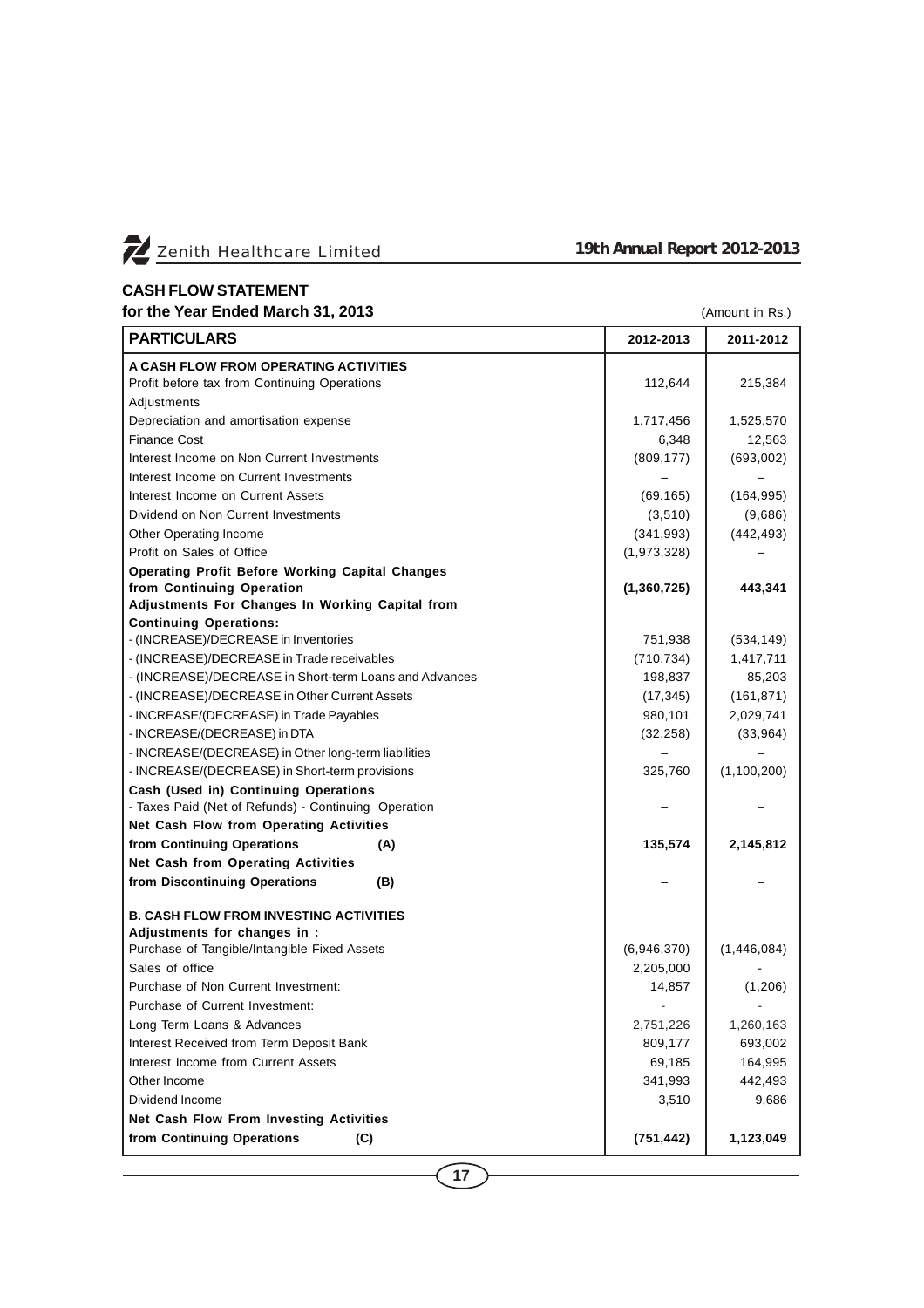| <b>PARTICULARS</b>                                                               | 2012-2013  | 2011-2012  |
|----------------------------------------------------------------------------------|------------|------------|
| <b>Net Cash Flow Investing Activities</b>                                        |            |            |
| from Discontinuing Operations (D)                                                |            |            |
| <b>C. CASH FLOW FROM FINACING ACTIVITIES</b>                                     |            |            |
| Repaid Bank Over Draft                                                           |            | (382, 415) |
| <b>Finance Costs</b>                                                             | (6,348)    | (12, 563)  |
| Provision for Income Tax                                                         | (58,000)   | (105,000)  |
| Adjustments                                                                      | (17, 698)  | 1,794      |
| Net Cash (used in)/From Finacing Activities                                      |            |            |
| from Continuing Operation<br>(E)                                                 | (82, 046)  | (498, 184) |
| Net Cash (used in)/From Finacing Activities                                      |            |            |
| from Discontinuing<br>(F)                                                        |            |            |
| <b>Operations</b>                                                                |            |            |
| Net Increase /(Decrease) in Cash & Cash Equivalents<br>$(A)+(B)+(C)+(D)+(E)+(F)$ | (697, 914) | 2,770,677  |
| Cash and Cash Equivalents As At 31.03.2012                                       | 10,236,214 | 7,465,537  |
| Cash & Cash Equivalents As At. 31.03.2013                                        | 9,538,300  | 10,236,214 |
| Cash on Hand                                                                     | 114,690    | 385,393    |
| Balances with banks on                                                           |            |            |
| Current account                                                                  | 968,221    | 944,923    |
| deposit account                                                                  | 8,455,389  | 8,905,898  |
| Cash and bank balance as reported in balance sheet                               | 9,538,300  | 10,236,214 |

**for JAYESH R. MOR & CO.** Chartered Accountants Firm No.122056W **MAHENDRA RAYCHA**

**Jayesh R. Mor** Proprietor<br>
Membership No.37941<br>
Membership No.37941

**DATE : 25.05.2013 DATE : 25.05.2013**

As per our report of even date For and on behalf of the Board of Directors

Chairman & Managing Director

Joint Managing Director

**PLACE : AHMEDABAD PLACE : AHMEDABAD**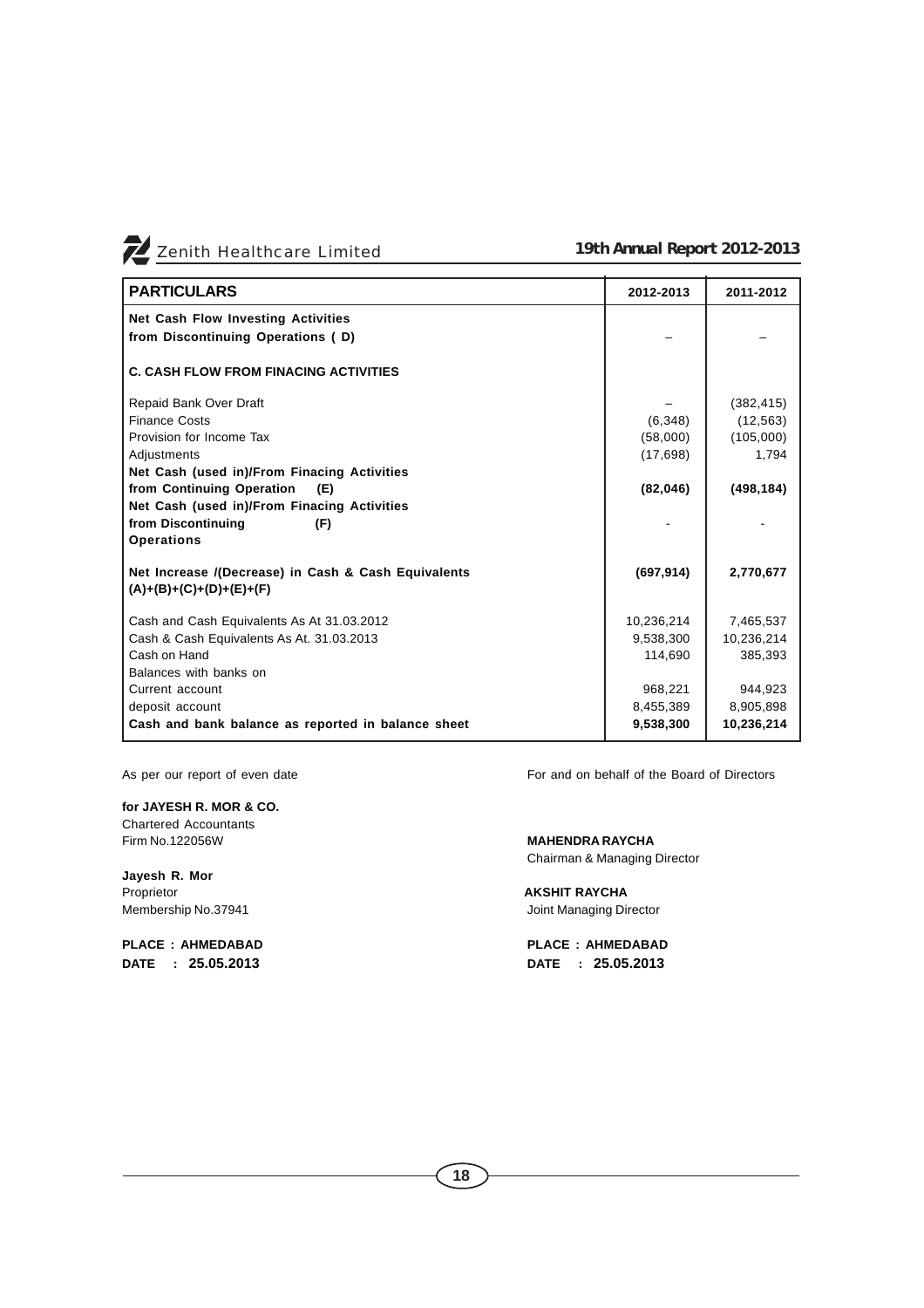# **NOTES FORMING PART OF THE FINANCIAL STATEMENTS AS AT 31st MARCH, 2013**

# **Note 1 CORPORATE INFORMATION**

The company is based in Ahmedabad and is primarily involved in trading and manufacturing of pharmaceutical products. **Note 2 SIGNIFICANT ACCOUNTING POLICIES adopted by the Company in the preparation and presentation of the Accounts: -**

# **(a) BASIS OF PREPARATION OF FINANCIAL STATEMENT**

The financial statements of the Company have been prepared in accordance with the Generally Accepted Accounting Principles in India (Indian GAAP) to comply with the Accounting Standards notified under the Companies (Accounting Standards) Rules, 2006 (as amended) and the relevant provisions of the Companies Act, 1956. The financial statements have been prepared on accrual basis under the historical cost convention. The accounting policies adopted in the preparation of the financial statements are consistent with those followed in the previous year.

# **(b) USE OF ESTIMATES**

The preparation of the financial statements in conformity with Indian GAAP requires the Management to make estimates and assumptions considered in the reported amounts of assets and liabilities (including contingent liabilities) and the reported income and expenses during the year. The Management believes that the estimates used in preparation of the financial statements are prudent and reasonable. Future results could differ due to these estimates and the differences between the actual results and the estimates are recognised in the periods in which the results are known/ materialise.

# **(c) INVENTORIES**

- **i)** Inventories are valued at lower of cost (FIFO Basis) or Net Realisable value.
- **ii)** Cost of inventories have been computed to include all costs of purchases, cost of conversion and other costs incurred in bringing the inventories to their present location and condition.

# **(d) CASH AND CASH EQUIVALENTS (FOR PURPOSES OF CASH FLOW STATEMENT)**

Cash comprises cash on hand and demand deposits with banks. Cash equivalents are short-term balances (with an original maturity of three months or less from the date of acquisition), highly liquid investments that are readily convertible into known amounts of cash and which are subject to insignificant risk of changes in value.

# **(e) CASH FLOW STATEMENT**

Cash flows are reported using the indirect method, whereby profit / (loss) before extraordinary items and tax is adjusted for the effects of transactions of non-cash nature and any deferrals or accruals of past or future cash receipts or payments. The cash flows from operating, investing and financing activities of the Company are segregated based on the available information.

# **(f) PRIOR PERIOD ITEMS**

All identifiable items of Income and Expenditure pertaining to prior period are accounted through "Prior Period Expenses Account"

# **(g) DEPRECIATION**

- i) Depreciation on Fixed Assets is provided on straight line method at rates and in the manner specified in Schedule XIV to the Companies Act, 1956 read with the relevant circulars issued by the Department of Company Affairs.
- ii) Depreciation on Assets acquired / disposed off during the year is provided on pro-rata basis with reference to the date of addition/disposal.
- iii) Individual assets costing less than Rs.5000 are fully depreciated in the year of purchase.

# **(h) REVENUE RECOGNITION**

- i) Sales are recognised, net of returns and trade discounts, on transfer of significant risks and rewards of ownership to the buyer, which generally coincides with the delivery of goods to customers. Sales exclude sales tax/ value added tax.
- ii) Income from services rendered is accounted for when the work is performed.
- iii) Interest revenues are recognized on time proportion basis taking into account the amount outstanding and the rate applicable.
- iv) Benefit on account of export incentives in the form of import licenses are being accounted in the year of export based on the certainty of receipt.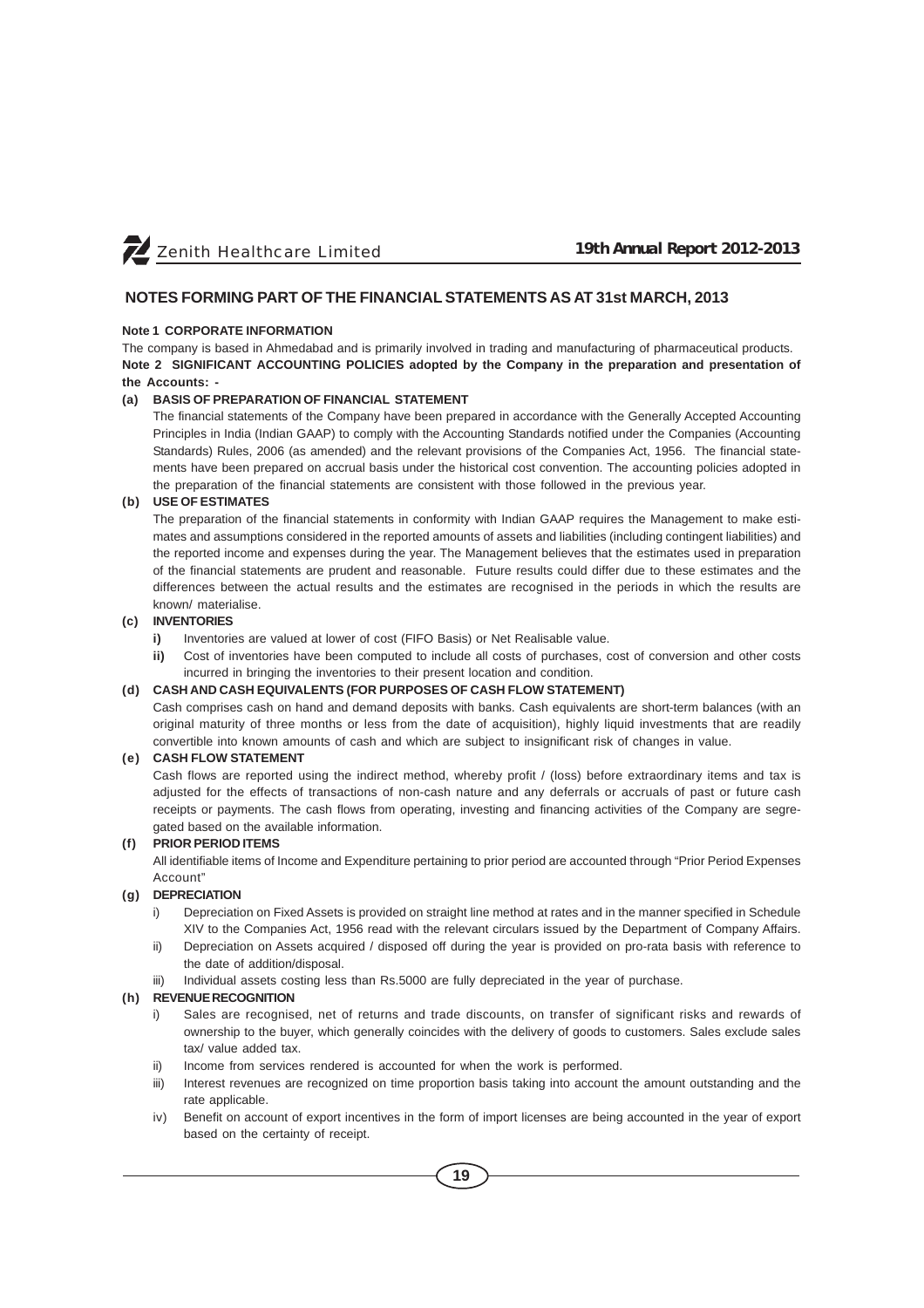# **(i) FIXED ASSETS**

- i) Fixed assets are stated at cost of acquisition or construction. They are stated at historical cost less accumulated depreciation.
- ii) Expenditure on accounts of modification/alteration in plant and machinery, which increases the future benefit from the existing asset beyond its previous assessed standard of performance, is capitalized.
- iii) Any capital expenditure in respect of assets, the ownership of which would not vest with the Company, are charged off to revenue in the year of incurrence.

# **(j) FOREIGN CURRENCY TRANSACTIONS**

# i) **Initial Recognition**

Transactions denominated in foreign currencies are recorded at the exchange rates prevailing on the date of the transaction.

# ii) **Conversion**

At the year-end, monetary items denominated in foreign currencies, other than those covered by forward contracts, are converted into rupee equivalents at the year end exchange rates.

# iii) **Exchange Differences**

All exchange differences arising on settlement and conversion of foreign currency transaction are included in the Profit and Loss Account.

# iv) **Forward Exchange Contracts**

In respect of transactions covered by forward exchange contracts, the difference between the forward rate and the exchange rate at the date of contract is recognised as income or expense over the life of the contract.

# **(k) INVESTMENTS**

- i) Long-term Investments are stated at cost. Provision for diminution in the value of long-term Investments is made only if such a decline is other than temporary in the opinion of the management.
- ii) Current investment are carried at the lower of cost and quoted/fair value, computed category wise.

# **(l) EMPLOYEE BENEFITS**

- i) **Provident Fund and Pension Fund:** Contribution to provident and pension fund maintained with the Provident fund authorities is charged to Profit & Loss account on accrual basis.
- ii) **Gratuity:** Gratuity liability as on 31st March, 2013 has not been determined by the actuarial valuation and so that such liability has not been provided for in these accounts.
- iii) **Leave Encashment:** The company does not have any policy to carry forward unutilised leaves. Accordingly no provision for same is made in these accounts.
- iv) **Other Employee Benefits:** Other Employee Benefits are accounted for on accrual basis.

# **(m) BORROWING COSTS**

Borrowing costs that are attributable to the acquisition or construction of qualifying assets are capitalized as part of the cost of such assets. A qualifying asset is one that necessarily takes substantial period of time to get ready for intended use. All other borrowing costs are charged to revenue.

# **(n) SEGMENT ACCOUNTING**

Accounting Standard Interpretation (ASI) 20 Dated 14th February, 2004 issued by the Accounting Standards Board of the Institute Chartered Accountants of India, on AS 17, Segment Reporting clarifies that in case, by applying the definitions of "business segment" and "geographical segment" given in AS 17, it is concluded that there is neither more than one business segment nor more than one geographical segment. Segment information as per AS 17 is not required to be disclosed.

# **(o) RELATED PARTY TRANSACTIONS**

Disclosure of transactions with Related Parties, as required by Accounting Standard 18 "Related Party disclosures" has been set out in a separate note forming part of this schedule. Related Parties as defined under clause 3 of the Accounting Standard 18 have been identified on the basis of representation made by key managerial personnel and information available with the Company.

# **(p) LEASES**

The Company's significant leasing arrangements are in respect of operating leases for office premises, stores & godown. The leasing arrangements ranging between 11 months and five years are generally, and are usually renew-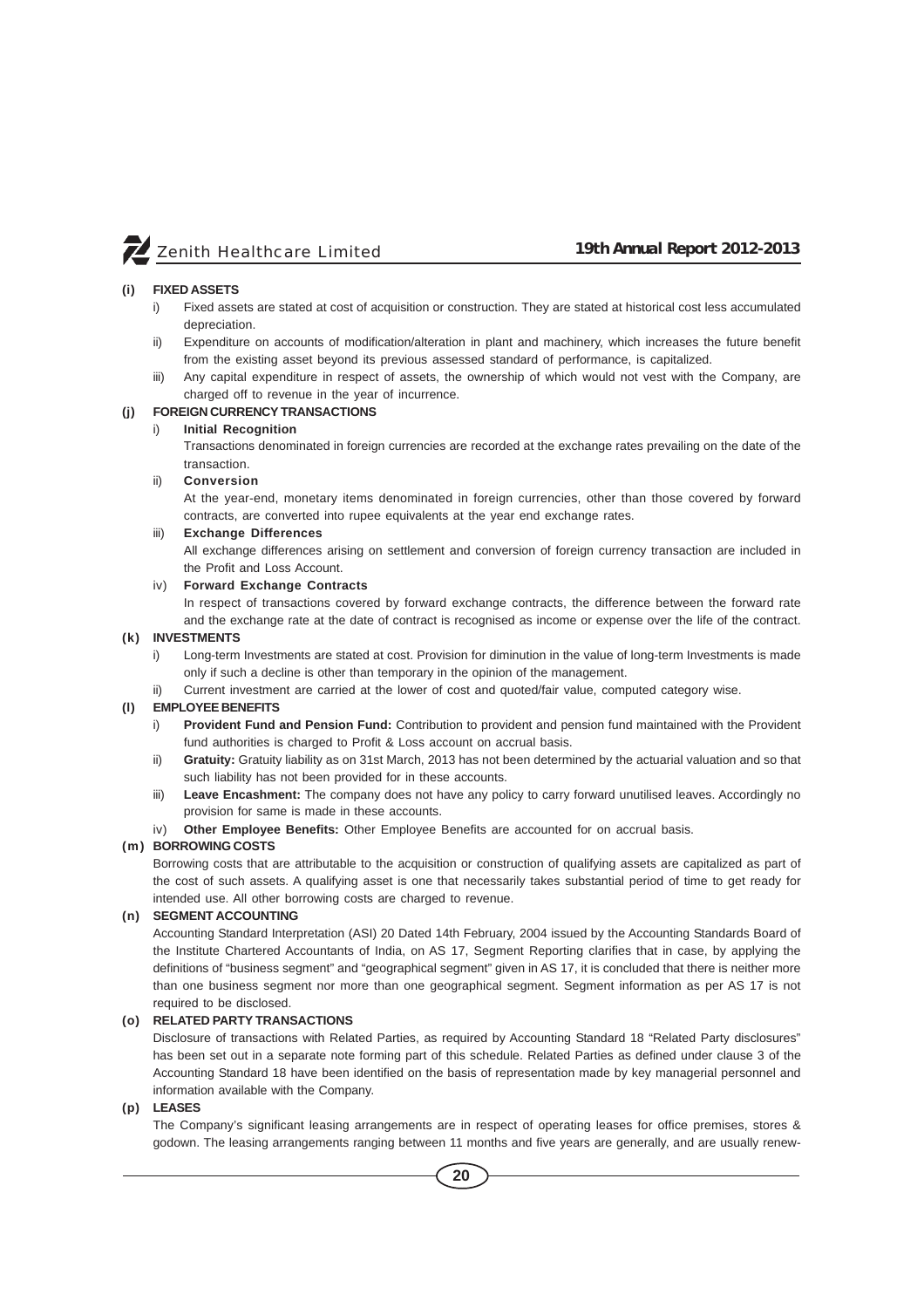able by mutual consent on agreed terms. The aggregate lease rentals payable are charged as rent including lease rentals.

# **(q) EARNING PER SHARE**

The Company reports basic and diluted earnings per share (EPS) in accordance with the Accounting Standard 20 prescribed under The Companies Accounting Standards Rules, 2006. The Basic EPS has been computed by dividing the income available to equity shareholders by the weighted average number of equity shares outstanding during the accounting year. The Diluted EPS has been computed using the weighted average number of equity shares and dilutive potential equity shares outstanding at the end of the year.

# **(r) TAXES ON INCOME**

# **i) Deferred Taxation**

In accordance with the Accounting Standard 22 – Accounting for Taxes on Income, prescribed under The Companies Accounting Standards Rules, 2006, the deferred tax for timing differences between the book and tax profits for the year is accounted for by using the tax rates and laws that have been enacted or substantively enacted as of the Balance Sheet Date.

Deferred tax assets arising from timing differences are recognised to the extent there is virtual certainty that the assets can be realised in future.

Net outstanding balance in Deferred Tax account is recognized as deferred tax liability/asset. The deferred tax account is used solely for reversing timing difference as and when crystallized.

# **ii) Current Taxation**

Provision for taxation has been made in accordance with the income tax laws prevailing for the relevant assessment years.

# **(s) IMPAIRMENT OF FIXED ASSETS**

The carrying amount of assets, other than inventories, is reviewed at each balance sheet date to determine whether there is any indication of impairment. If any such indication exists, the assets recoverable amount is estimated.

The impairment loss is recognized whenever the carrying amount of an asset or its cash generation unit exceeds its recoverable amount. The recoverable amount is the greater of the asset's net selling price and value in the uses, which is determined, based on the estimated future cash flow discounted to their present values. All impairment losses are recognized in the profit and loss account.

An impairment loss is reversed if there has been a change in the estimates used to determine the recoverable amount and is recognized in the profit and loss account.

# **(t) PROVISION, CONTINGENT LIABILITIES AND CONTIGENT ASSETS**

Provisions involving substantial degree of estimation in measurements are recognised when there is a present obligation as a result of past events and it is probable that there will be an outflow of resources. Contingent Liabilities are not recognised but are disclosed in notes. Contingent assets are neither recognised nor disclosed in the financial statements.

# **(u) ACCOUNTING OF CLAIMS**

- Claims received are accounted at the time of lodgment depending on the certainty of receipt and claims payable are accounted at the time of acceptance.
- ii) Claims raised by Government authorities regarding taxes and duties, which are disputed by the Company, are accounted based on legality of each claim. Adjustments, if any, are made in the year in which disputes are finally settled.

# **(v) EXPORT INCENTIVES**

Export benefits under various scheme announced by the Central Government under Exim policies are accounted for in the year of receipt as against accrual basis to the extent considered receivable, depending on the certainty of receipt upto previous year. However there is no impact of the same on the profitability for the current year.

**(W)** Though other Accounting Standards also apply to the Company by virtue of the Companies Accounting Standards Rules, 2006, no disclosure for the same is being made as the Company has not done any transaction to which the said accounting standards apply.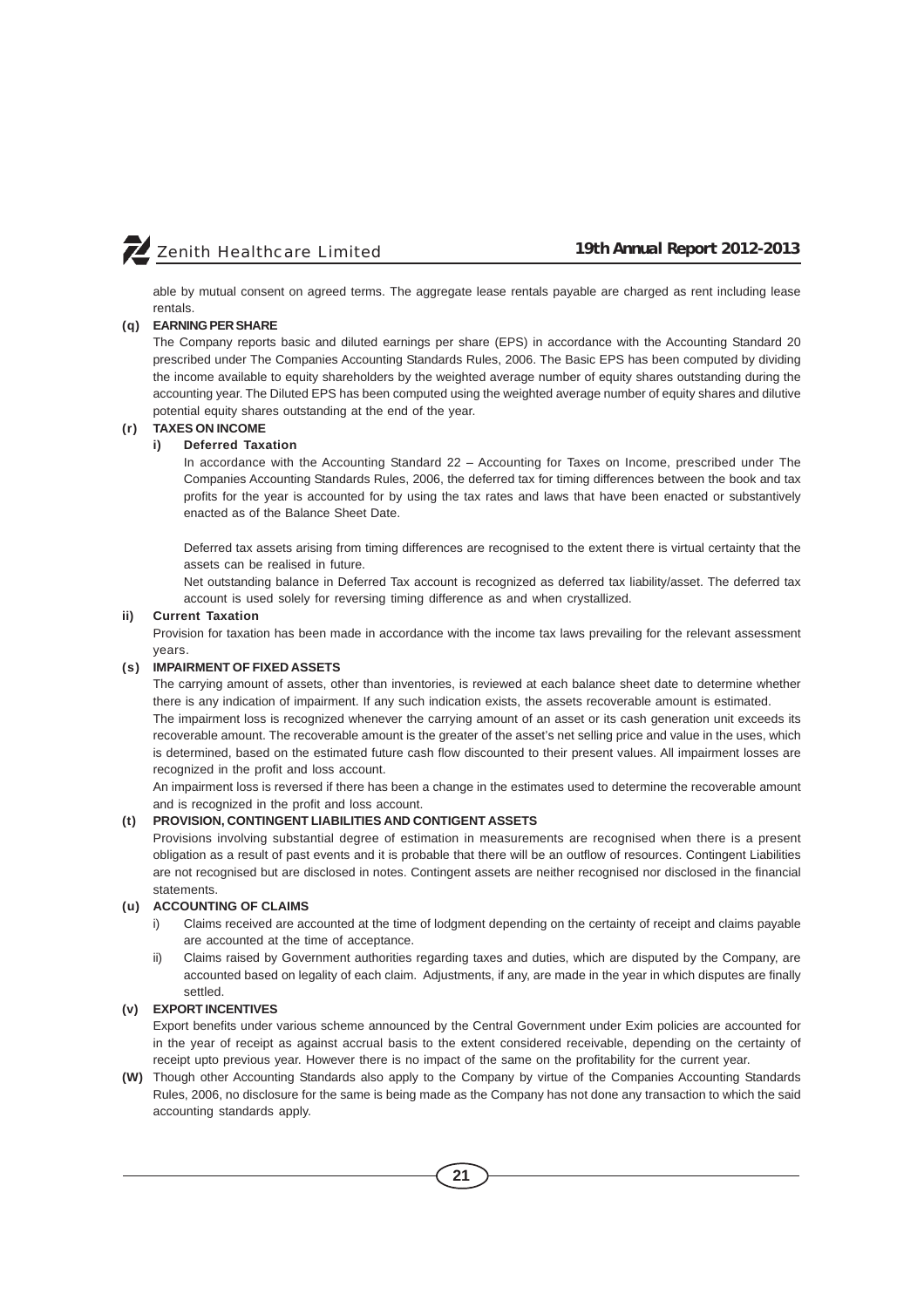

# **NOTE NO. : 3 SHARE CAPITAL (Amount in Rs.)**

| <b>PARTICULARS</b>                                                                                                                           |                            | AS AT 31-03-2013 | AS AT 31-03-2012           |             |
|----------------------------------------------------------------------------------------------------------------------------------------------|----------------------------|------------------|----------------------------|-------------|
|                                                                                                                                              | Number of<br><b>Shares</b> |                  | Number of<br><b>Shares</b> |             |
| <b>AUTHORISED SHARES</b><br>Equity Shares of Re. 1/- each                                                                                    | 110,000,000                | 110,000,000      | 110,000,000                | 110,000,000 |
|                                                                                                                                              | 110,000,000                | 110,000,000      | 110,000,000                | 110,000,000 |
| <b>ISSUED, SUBSCRIBED &amp; FULLY PAID-UP SHARES</b><br>Equity Share of Rs. 1/- each Fully paid                                              | 53,739,000                 | 53,739,000       | 53,739,000                 | 53,739,000  |
| (a) Reconciliation of the shares outstanding at the                                                                                          |                            |                  |                            |             |
| beginning and at the end of the reporting period<br>At the beginning of the Year<br>Add: Issued during the Year                              | 53,739,000                 | 53,739,000       | 53,739,000                 | 53,739,000  |
| Add: Issued on account of merger / Conversion / Bonus / Split<br>Less: Buy back of share<br>Less: Forfeited Share (amount orginally paid up) |                            |                  |                            |             |
| At the end of the Year                                                                                                                       | 53,739,000                 | 53,739,000       | 53,739,000                 | 53,739,000  |
| <b>Less:</b> Calls Unpaid (Showing aggregate value of calls                                                                                  |                            |                  |                            |             |
| unpaid by directors and officers)<br>Total                                                                                                   | 53,739,000                 | 53,739,000       | 53,739,000                 | 53,739,000  |

# **(b) Terms/ Rights attached to Equity Shares**

The company has only one class of equity shares having par value of Rs. 10 per share. Each holder of equity shares is entitled to one vote per share. The company declares and pays dividends in Indian rupees. The dividend proposed by the Board of Directors is subject to the approval of the shareholders in the ensuing Annual General Meeting. In the event of liquidation of the company, the holders of equity shares will be entitled to receive remaining assets of the company.

- **(C)** Shares held by holding/ ultimate holding company and/ or their subsidiaries/ associates NIL
- **(d)** Bonus shares issued, shares issued for consideration other than cash and shares bought back during the period of five years immediately preceding the reporting date – NIL

# **(e) Details of shareholders holding more than 5% shares in the company**

| Name of Shareholder                                             |                        | AS AT 31-03-2013 | AS AT 31-03-2012       |               |
|-----------------------------------------------------------------|------------------------|------------------|------------------------|---------------|
|                                                                 | % holding<br>Number of |                  | Number of              | % holding     |
|                                                                 | <b>Shares</b>          |                  | <b>Shares</b>          |               |
| Mahendra Chatrabhuj Raycha<br>Mahendra Chatrabhuj Raycha H.U.F. | 6,604,000<br>5,129,500 | 12.29<br>9.55    | 6.604.000<br>5.129.500 | 12.29<br>9.55 |

# **Note 4 RESERVES & SURPLUS Name of Shareholder AS AT 31-03-2013 AS AT 31-03-2012** 1 (a) Capital Reserve 137,089 137,089 137,089 (b) General Reserve 10,215 10,215 10,215 (c) Amalgmation Reserve 16,237 16,237 16,237 16,237 163,541 163,541 2 SURPLUS IN STATEMENT OF PROFIT AND LOSS As per last balance sheet 9,236,733 9,124,554 Add : Profit for the Year 86,904 112,179 9,323,637 | 9,236,733 **TOTAL 9,487,178 9,400,274**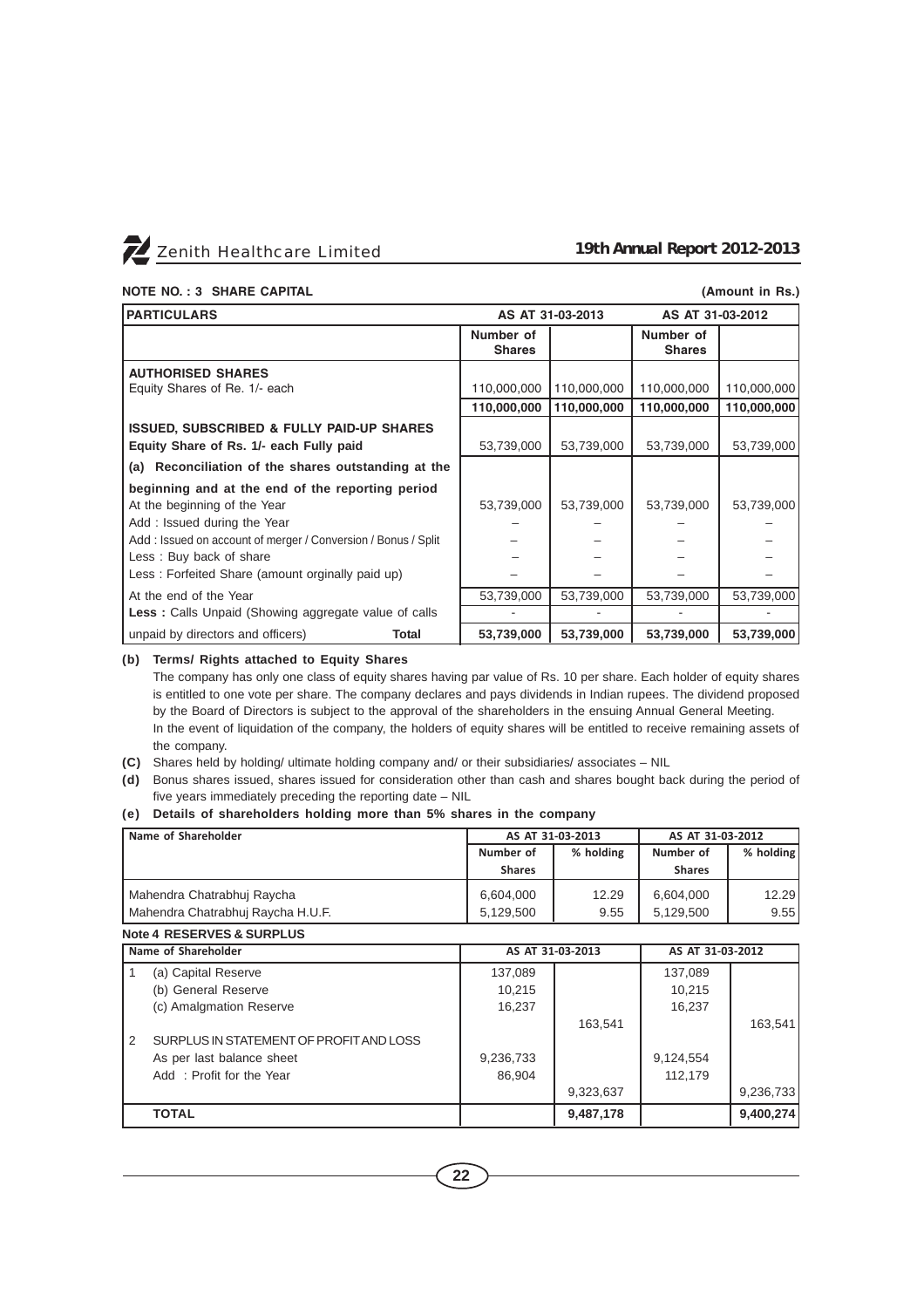# **NOTE NO : 5 Fixed Assets (Amount in Rupees)**

| <b>SR</b><br>lno | <b>TANGIBLE ASSETS</b><br><b>GROSS BLOCK</b> |                     |                       |                           | <b>DEPRECIATION</b>      |                     |                       |                               | <b>NET BLOCK</b>   |                    |                     |
|------------------|----------------------------------------------|---------------------|-----------------------|---------------------------|--------------------------|---------------------|-----------------------|-------------------------------|--------------------|--------------------|---------------------|
|                  |                                              | As at<br>01-04-2012 | Addition<br>Dur. Year | Deduction<br>Dur. Year    | Asat<br>31-03-2013       | As at<br>01-04-2012 | Addition<br>Dur. Year | <b>Deduction</b><br>Dur. Year | Asat<br>31-03-2013 | Asat<br>31-03-2013 | As at<br>31-03-2012 |
|                  | Land                                         | 800.900             |                       | $\overline{\phantom{0}}$  | 800,900                  |                     |                       |                               |                    | 800,900            | 800,900             |
|                  | Building                                     | 12,638,149          | 551,190               | $\qquad \qquad -$         | 13,189,339               | 8,406,683           | 450,631               | ٠                             | 8,857,314          | 4,332,025          | 4,231,466           |
|                  | Plant & Machinery                            | 14,974,949          | 109,400               | $\overline{\phantom{m}}$  | 15,084,349               | 10,958,000          | 5,70,708              | $\sim$                        | 11,528,708         | 3,555,641          | 4,016,949           |
| 4                | Electrification                              | 2,142,713           | 525,560               | $\overline{\phantom{m}}$  | 2,668,273                | 1,821,843           | 52,645                | $\sim$                        | 1,874,488          | 793,785            | 320,870             |
| 5                | R & D Equipment                              | 1,002,038           | 22,730                | $\overline{\phantom{m}}$  | 1,024,768                | 503,944             | 71,996                |                               | 575,940            | 448,828            | 498,094             |
| 6                | Furniture & Dead Stock                       | 1,230,203           | 2,890,345             | $\overline{\phantom{m}}$  | 4,120,548                | 1,088,744           | 84,919                | $\sim$                        | 1,173,663          | 2,946,885          | 141,459             |
|                  | Vehicles                                     | 2,671,035           | 2,055,000             | $\qquad \qquad -$         | 4,726,035                | 2,037,100           | 332,801               | ٠                             | 2,369,901          | 2,356,134          | 633,935             |
| 8                | Office Equipments                            | 1,079,453           | 676,645               | $\qquad \qquad -$         | 1,756,098                | 857,704             | 79,243                |                               | 936,947            | 819,151            | 221,749             |
| 9                | <b>Office Premises</b>                       | 356,505             |                       | 356,505                   | $\overline{\phantom{0}}$ | 143,020             | 17,313                | 160,333                       |                    |                    | 213,485             |
|                  | <b>Total</b>                                 | 36,895,945          | 6,830,870             | 356,505                   | 43,370,310               | 25,817,038          | 1,660,256             | 160,333                       | 27,316,961         | 16,053,349         | 11,078,907          |
|                  | Previous Year                                | 35,607,361          | 1,288,584             |                           | 36,895,945               | 24,305,967          | 1,511,071             |                               | 25,817,038         | 11,078,907         | 11,301,394          |
|                  | <b>INTANGIBLE ASSETS</b>                     |                     |                       | <b>GROSS BLOCK</b>        |                          |                     |                       | <b>DEPRECIATION</b>           |                    |                    | <b>NET BLOCK</b>    |
| lsr.             |                                              |                     |                       |                           |                          |                     |                       |                               |                    |                    |                     |
| Ino.l            |                                              | Asat                |                       | <b>Addition Deduction</b> | Asat                     | Asat                | Addition              | <b>IDeduction</b>             | As at              | Asat               | Asat                |
|                  |                                              | 01-04-2012          | Dur. Year             | Dur. Year                 | 31-03-2013               | 01-04-2012          | Dur. Year             | Dur. Year                     | 31-03-2013         | 31-03-2013         | 31-03-2012          |
|                  | <b>Computer Software</b>                     | 143,000             |                       |                           | 143,000                  | 14,500              | 57,200                |                               | 71,700             | 85,800             | 143,000             |
|                  | <b>Amortised Expense</b>                     |                     | 115,500               |                           |                          |                     |                       |                               | 11,550             | 103,950            |                     |
|                  | (Trademark Exp.                              |                     |                       |                           |                          |                     |                       |                               |                    |                    |                     |
|                  | Total                                        | 143,000             | 115,500               |                           | 143,000                  | 14,500              | 57,200                |                               | 83,250             | 189,750            | 143,000             |

**Note :** The addition in assets in the office premises taken on long lease.

Electrification for Rs. 525,560/- & Furnitiur for Rs. 28,90,345/-

# **NOTE NO : 6 Non Current Liabilities (Amount in Rupees)**

| <b>PARTICULARS</b>                                  |         | AS AT 31-03-2013 | AS AT 31-03-2012 |                    |
|-----------------------------------------------------|---------|------------------|------------------|--------------------|
| Defferred Tax Liabilities (Net)<br> (a)             |         |                  |                  |                    |
| (i)<br>Depreciation                                 |         | 234,255          |                  | 266,513            |
| <b>TOTAL</b>                                        |         | 234,255          |                  | 266,513            |
| <b>NOTE NO: 7 CURRENT LIABILITIES</b>               |         |                  |                  | (Amount in Rupees) |
| (a) Trade Payables                                  |         |                  |                  |                    |
| (i) Trade Payable for Goods                         | 3541936 |                  | 3,315,557        |                    |
| (ii) Trade Payable for Expenses                     | 3410614 | 6952550          | 2,682,900        | 5998457            |
| (b)Other Liabilities                                |         |                  |                  |                    |
| (i) Provision for Salary                            | 240,928 |                  | 108,518          |                    |
| (ii) Provision for Bonus                            | 270,771 |                  | 277,800          |                    |
| (iii) Provision for Professional Tax                | 23,230  |                  | 15,900           |                    |
| (iv) Provision for E.S.I. & P.F.                    | 85,909  |                  | 7,581            |                    |
| (v) CST Payable                                     | 46,172  |                  | 17,290           |                    |
| (vi) TDS Payable                                    | 117,436 |                  | 102,598          |                    |
| (vii) Provision For Income Tax 2010 - 2011 Payable  | 22,602  |                  | 22,602           |                    |
| (vii) Provision For Income Tax 2011 - 2012 Payable  | 105,000 |                  | 105,000          |                    |
| (viii) Provision For Income Tax 2012 - 2013 Payable | 58,000  |                  |                  |                    |
| (ix) Provision for Expense                          | 62,729  |                  | 49,728           |                    |
|                                                     |         | 1032777          |                  | 707017             |
| <b>TOTAL</b>                                        |         | 7985327          |                  | 6705474            |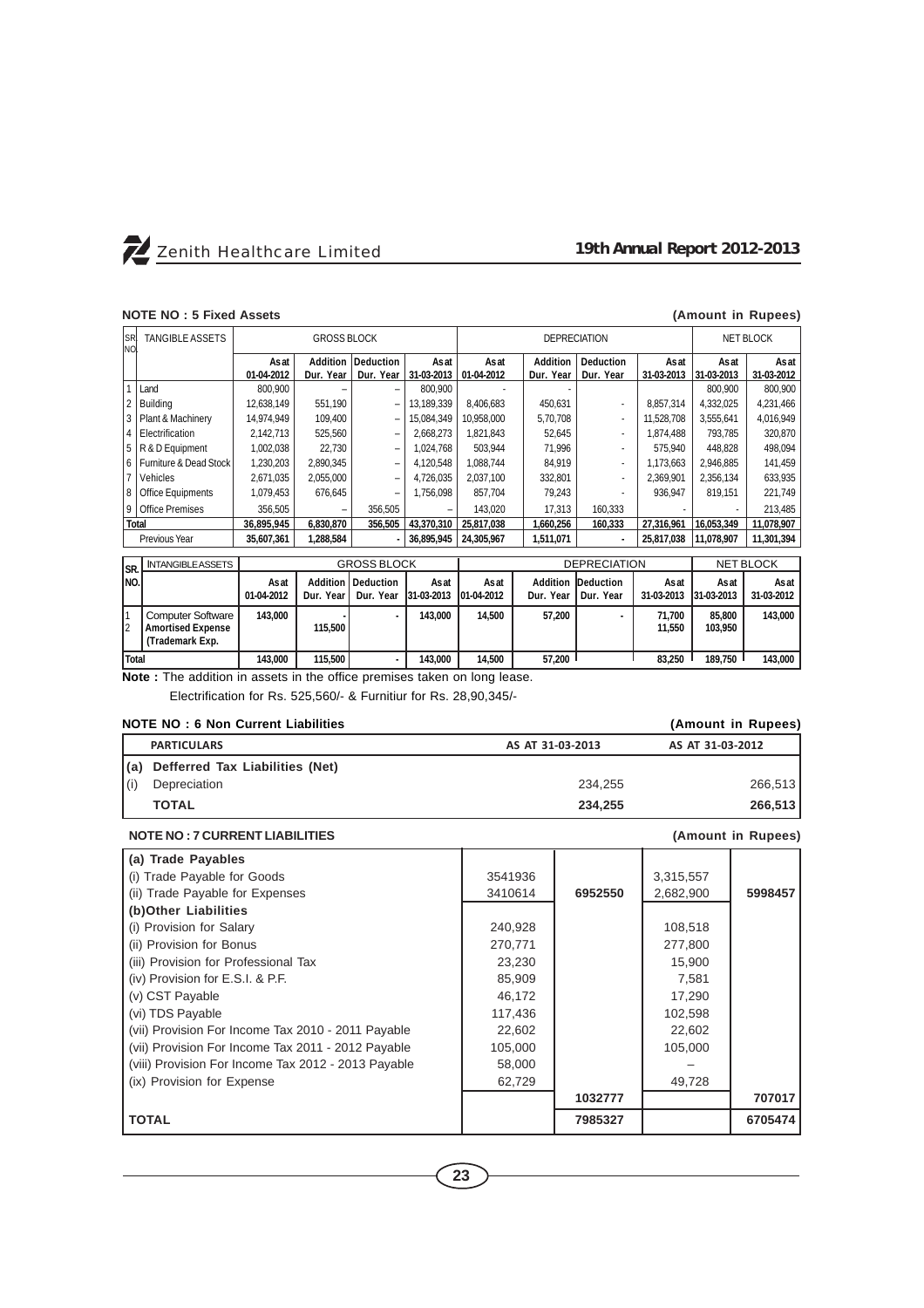The Company has circulated letters to all its suppliers requesting them to confirm whether they are covered under the Micro, Small and Medium Enterprises Act, 2006 ('MSMED'). However from the majority of the suppliers these confirmations are still awaited. Hence disclosure relating to amount unpaid as at the yearend together with interest paid/payable as required under the said act has not been made.

| <b>NOTE 8 NON CUREENT INVESTMENTS</b> |                  |                    |                  |           |           | (Amount in Rupees) |
|---------------------------------------|------------------|--------------------|------------------|-----------|-----------|--------------------|
| <b>PARTICULARS</b>                    | AS AT 31-03-2013 |                    | AS AT 31-03-2012 |           |           |                    |
| (a) Equity Shares (Quoted)            |                  |                    |                  |           |           |                    |
|                                       | No. of Shares    | <b>Face Valuel</b> |                  |           |           |                    |
| (i) HDFC Bank Ltd.                    | 35               | 2                  | 576              |           | 576       |                    |
| (ii) GIC Housing Ltd.                 | 300              | 10                 | 2,700            |           | 2,700     |                    |
| (iii) IDBI Bank Ltd.                  | 1440             | 10                 | 16,500           |           | 16,500    |                    |
| (iv) Devika Proteins Ltd.             | 1200             | 10                 |                  | 19.776    |           | 19,776             |
| (b) Unguoted Investments              |                  |                    |                  |           |           |                    |
| (i) Mehta Cad Cam Systems Pvt. Ltd.   | 3845             | 10                 | 1,922,500        |           | 1,922,500 |                    |
| (ii) NSC                              |                  |                    | 14.560           | 1,937,060 | 29.417    | 1,951,917          |
| Market Value of Quoted                |                  |                    |                  |           |           |                    |
| Investments is Rs. $145,525/$         |                  |                    |                  |           |           |                    |
| (previous year Rs. 198,895/-)         |                  | <b>TOTAL</b>       |                  | 1,956,836 |           | 1,971,693          |

| <b>NOTE 9 LONG-TERM LOANS &amp; ADVANCES</b>                           |         |                  |           | (Amount in Rupees) |
|------------------------------------------------------------------------|---------|------------------|-----------|--------------------|
| <b>PARTICULARS</b>                                                     |         | AS AT 31-03-2013 |           | AS AT 31-03-2012   |
| (a) Unsecured considered Good                                          |         |                  |           |                    |
| (b) Inter Corporate Deposit                                            |         |                  | 826,900   |                    |
| (d) Advances recoverable in Cash or in Kind                            |         | 7368462          | 9,292,788 | 10119688           |
| <b>TOTAL</b>                                                           |         | 7368462          |           | 10119688           |
| NOTE 10 INVENTORIES (Valued at lower of cost and net realizable value) |         |                  |           | (Amount in Rupees) |
| (As certified by the Management)                                       |         |                  |           |                    |
| (a) Raw materials                                                      | 2971926 |                  | 2643840   |                    |
| (b) Packing materials                                                  | 1915587 |                  | 1,794,823 |                    |
| (c) Finished Goods                                                     | 1897947 |                  | 2560242   |                    |
| (d) Stock in Trade (Trading/Transit/Branch Stock)                      | 1822462 |                  | 2559631   |                    |
| (e) Work in process                                                    | 1022978 |                  | 824,302   |                    |
| (f) Laboratory Chemicals                                               | 25000   | 9655900          | 25,000    | 10407838           |
| <b>TOTAL</b>                                                           |         | 9655900          |           | 10407838           |
| <b>NOTE 11 TRADE RECEIVABLES</b>                                       |         |                  |           | (Amount in Rupees) |

| (a) Outstanding for a period exceeding six months |            |          |            |          |
|---------------------------------------------------|------------|----------|------------|----------|
| from the date they are due for payment            |            |          |            |          |
| (i) Unsecured considered good                     | 7,366,726  |          | 6,834,721  |          |
| (ii) Considered doubtful                          | 1,406,407  | 8773133  | 2,073,995  | 8908716  |
| (b) Others                                        |            |          |            |          |
| (i) Unsecured considered good                     | 14,510,001 |          | 13,639,642 |          |
| (ii) Considered doubtful                          |            | 14510001 | 24.042     | 13663684 |
| <b>TOTAL</b>                                      |            | 23283134 |            | 22572400 |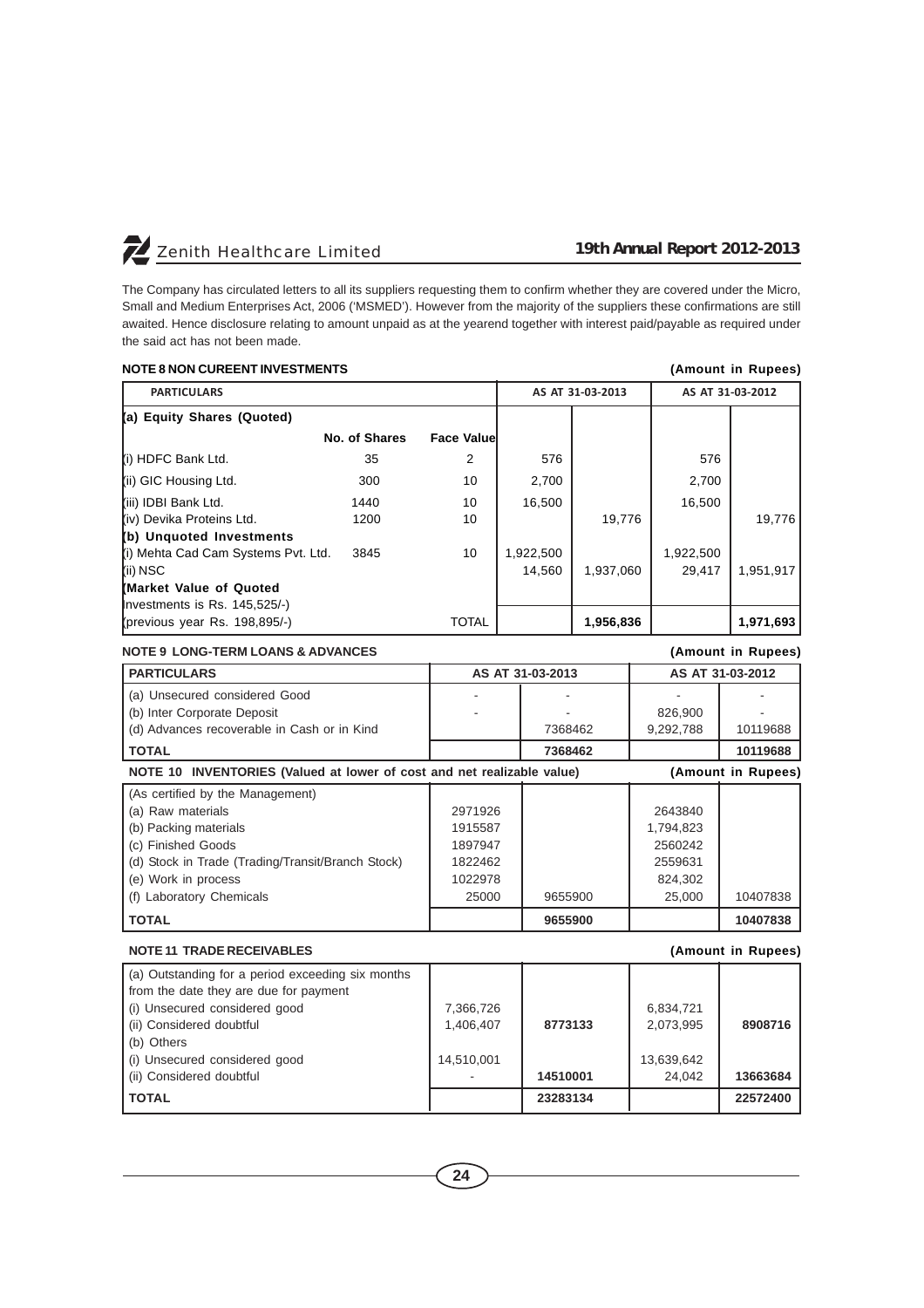# **NOTE 12 CASH AND CASH EQUIVALENTS (Amount in Rupees)**

| 1101 - 12 OAOITAND OAOITE 301 VALLINTO  |           |                  |                  |          |
|-----------------------------------------|-----------|------------------|------------------|----------|
| <b>PARTICULARS</b>                      |           | AS AT 31-03-2013 | AS AT 31-03-2012 |          |
| 1. Balance with Banks                   |           |                  |                  |          |
| (a) Deposits                            |           |                  |                  |          |
| (i) Fixed Deposits with                 |           |                  |                  |          |
| State Bank of India                     | 6,279,806 |                  | 5,345,784        |          |
| <b>Coporation Bank</b>                  | 2,175,583 | 8455389          | 3,560,114        | 8905898  |
| (b) Current Account                     |           |                  |                  |          |
| (i) Allahabad Bank                      | 31,982    |                  | 263,606          |          |
| (ii) Punjab National Bank               | 87,052    |                  | 71,169           |          |
| (iii) Punjab National Bank              | 10.331    |                  | 10.331           |          |
| (iv) Union Bank of India                | 146,652   |                  | 289,066          |          |
| (v) PNB Allotment Money collection A/c. | 5,000     |                  | 5,000            |          |
| (vi) State Bank of India                | 687,204   | 968221           | 305,752          | 944924   |
| 2. Cash on Hand                         |           |                  |                  |          |
| (a) Branch $/H.O.$                      | 67,858    |                  | 385,077          |          |
| (b) Petty Cash                          | 46,832    | 114690           | 316              | 385393   |
| <b>TOTAL</b>                            |           | 9538300          |                  | 10236215 |

Fixed Deposites above 12 months is Rs. 43,16,426/- out of total Fixed Deposit

| <b>NOTE 13 SHORT TERM LOANS AND ADVANCES</b>              |           |         |           | (Amount in Rupees) |  |
|-----------------------------------------------------------|-----------|---------|-----------|--------------------|--|
| (a) Advancs to related parties                            | 279,876   |         | 259,144   |                    |  |
| (b) Non Corporate Advances                                | 650,000   |         | 1,150,000 |                    |  |
| (c) Loans & Advances to Employees                         | 205,814   |         | 158,026   |                    |  |
| (d) Security Deposits                                     | 345,593   |         | 376,376   |                    |  |
| (e) Advance Income Tax                                    | 1,274,726 |         | 1140496   |                    |  |
| (f) TDS on Interest Income                                | 277.144   | 3033153 | 147948    | 3,231,990          |  |
| <b>TOTAL</b>                                              |           | 3033153 |           | 3,231,990          |  |
| <b>NOTE 14 OTHER CURRENT ASSETS</b><br>(Amount in Rupees) |           |         |           |                    |  |
| Excise PLA/Cenvat/Prepaid Expenses/ Misc. Account         |           | 366875  |           | 349530             |  |
| <b>TOTAL</b>                                              |           | 366875  |           | 349530             |  |

# **NOTE NO FORMING PART OF STATEMENT OF PROFIT AND LOSS FOR THE YEAR ENDED 31st MARCH, 2013 NOTE 15 REVENUE FROM OPERTIONS (Amount in Rupees)**

| (a) Sale of products                              | 42630439 |          | 38344595 |                    |
|---------------------------------------------------|----------|----------|----------|--------------------|
| (b) Sale of Services                              | 254649   |          | 1748951  |                    |
| (c) Other operating revenues                      |          |          | 10994    |                    |
|                                                   |          | 42885088 |          | 40104540           |
| Less: Excise Duty                                 |          | 2771080  |          | 2075540            |
| l TOTAL                                           |          | 40114008 |          | 38029000           |
| <b>NOTE 16 OTHER INCOME</b>                       |          |          |          | (Amount in Rupees) |
| (a) Interest Income                               |          |          |          |                    |
| (i) On Term Deposit with Bank Deposits            |          | 809177   |          | 693002             |
| (ii) On Current Assets                            |          | 69165    |          | 164995             |
| (iii) On Others                                   |          | 4323     |          | 4973               |
| (b) Dividend Income                               |          |          |          |                    |
| (i) On Non-current Investments                    |          | 3510     |          | 9686               |
| (c) Adjustment to the Carring Amount Kasar Income |          | 319670   |          | 419520             |
| (d) Rental Income From Investment in Properties   |          | 18000    |          | 18000              |
| (e) Profit on Sales of Office                     |          | 1973328  |          |                    |
| <b>TOTAL</b>                                      |          | 3197173  |          | 1310176            |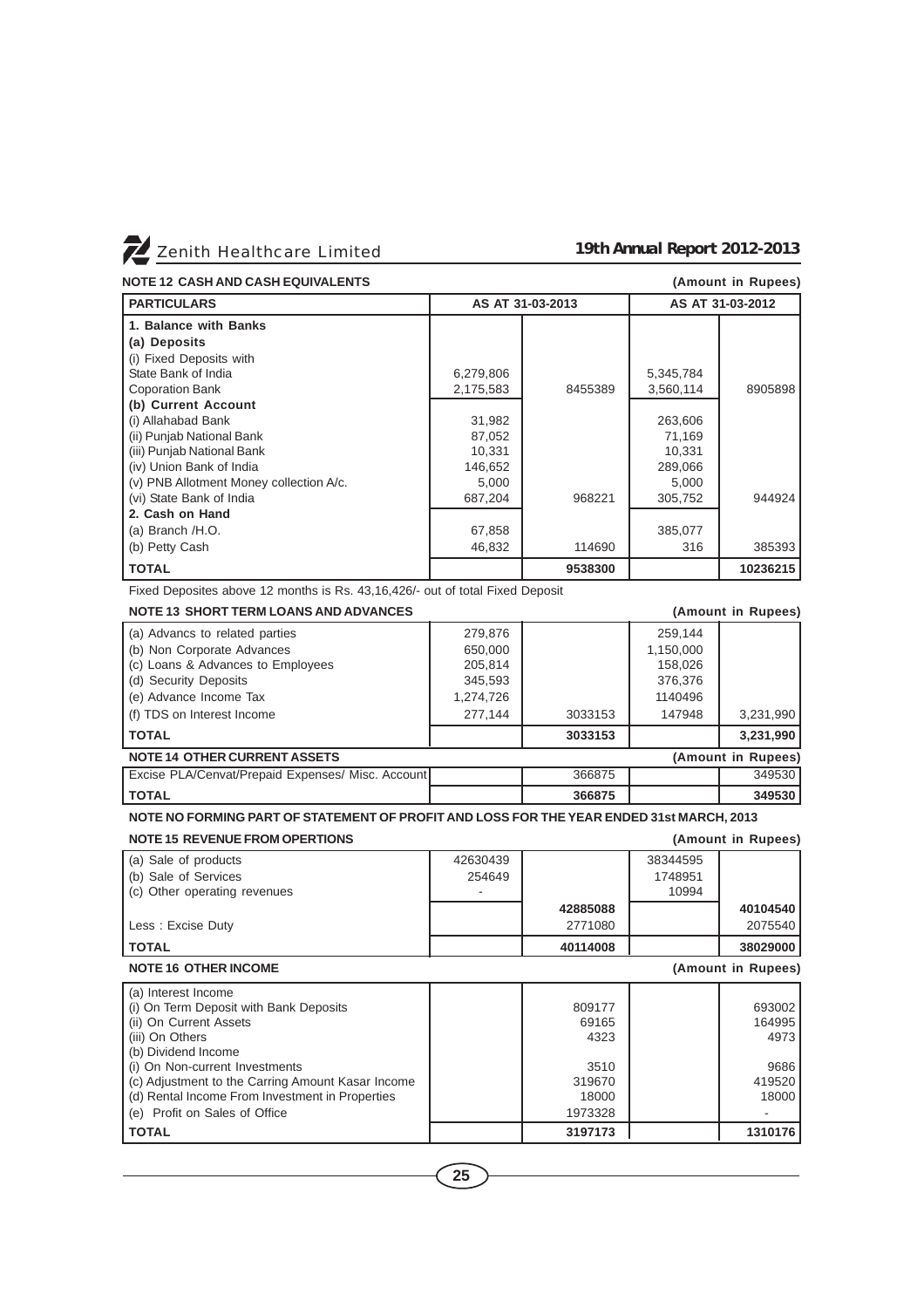| <b>NOTE 17 COST OF RAW AND PACKING MATERIALS</b> |          |                  |          | (Amount in Rupees) |
|--------------------------------------------------|----------|------------------|----------|--------------------|
| <b>PARTICULARS</b>                               |          | AS AT 31-03-2013 |          | AS AT 31-03-2012   |
| (a) Consumed                                     |          |                  |          |                    |
| <b>Opening Stock</b>                             | 4463663  |                  | 4244566  |                    |
| Add: Purchase (Net)                              | 18781959 |                  | 17408368 |                    |
| Less: Closing Stock                              | 4912513  | 18333109         | 4463663  | 17189271           |
| <b>TOTAL</b>                                     |          | 18333109         |          | 17189271           |
| <b>NOTE 18 PURCHASE OF STOCK-IN-TRADE</b>        |          |                  |          | (Amount in Rupees) |
| <b>Traded Goods</b>                              |          | 4625973          |          | 4449497            |
| <b>NOTE 19 PURCHASE OF STOCK-IN-TRADE</b>        |          |                  |          |                    |
| (a) CLOSING STOCK                                |          |                  |          |                    |
| Work-in-Progress                                 | 1022978  |                  | 824302   |                    |
| <b>Finished Goods</b>                            | 1897947  |                  | 2560242  |                    |
| Stock-in-trade                                   | 1822462  | 4743387          | 2518772  | 5903316            |
| (b) OPENING STOCKS:                              |          |                  |          |                    |
| Work-in-Progress                                 | 824302   |                  | 388527   |                    |
| <b>Finished Goods</b>                            | 2560242  |                  | 2692378  |                    |
| Stock-in-trade                                   | 2518772  | 5903316          | 2185961  | 5266866            |
| <b>TOTAL</b><br>(Increase)/ Decrease in Stock    |          | 1159929          |          | (636, 450)         |
| <b>NOTE 20 EMPOLYEE BENEFIT EXPENSE</b>          |          |                  |          | (Amount in Rupees) |
| (a) Salaries and Wages/Including remuneration    | 5429427  |                  | 5531642  |                    |
| paid to Director                                 |          |                  |          |                    |
| (b) Contribution on Provident and Other Funds    | 414627   |                  | 404079   |                    |
| (c) Contribution to Gratuity Fund                | 206812   |                  | 75822    |                    |
| (d) Contribution to E.S.I.                       | 119054   |                  | 97515    |                    |
| (e) E.P.F Admin Charges                          | 37488    |                  | 36259    |                    |
| (f) Staff Welfare                                | 81868    |                  | 58822    |                    |
| (g) Gujarat Labour Welfare Fund                  | 720      | 6289996          | 675      | 6204814            |
| <b>TOTAL</b>                                     |          | 6289996          |          | 6204814            |
| <b>NOTE 21 FINANCE COST</b>                      |          |                  |          | (Amount in Rupees) |
| (a) Interest on Borrowing from Bank              | 288      |                  | 3149     |                    |
| (d) Bank Commission & Charges                    | 6060     | 6348             | 9414     | 12563              |
| <b>TOTAL</b>                                     |          | 6348             |          | 12563              |
| <b>NOTE 22 OTHER EXPENSES</b>                    |          |                  |          | (Amount in Rupees) |
| (a) Miscellenous packing material                | 20,487   |                  | 9,365    |                    |
| (b) Power and fuel                               | 531,919  |                  | 504,479  |                    |
| (c) Manufacturing Expenses                       | 754,924  |                  | 886,406  |                    |
| (d) Water                                        | 44,600   |                  | 24,777   |                    |
| (e) Rent including lease rentals                 | 770,000  |                  | 300,000  |                    |
| (f) Repairs and maintenance - Machinery          | 170,404  |                  | 161,490  |                    |
| (g) Repairs and maintenance - Others             | 276,391  |                  | 106,918  |                    |
| (h) Insurance                                    | 121,822  |                  | 134,793  |                    |
| (i) Rates and taxes                              | 508,125  |                  | 456,133  |                    |
| (j) Communication Expenses                       | 118,561  |                  | 101,140  |                    |
| (k) Travelling and conveyance                    | 196,452  |                  | 249,871  |                    |
| (I) Printing and stationery                      | 131,018  |                  | 87,698   |                    |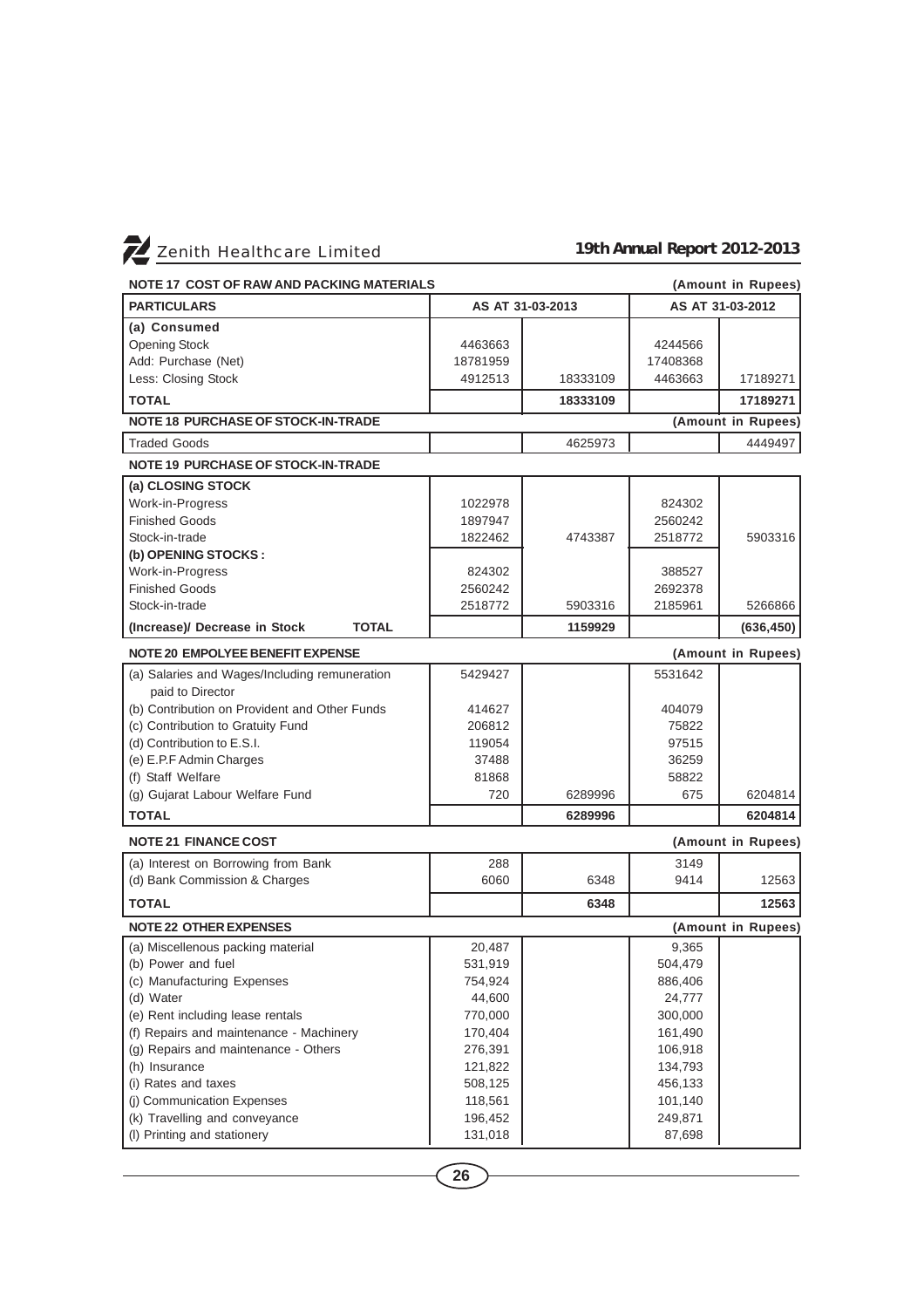| (m) Freight and forwarding      | 790,286   |          | 786,288   |          |
|---------------------------------|-----------|----------|-----------|----------|
| (n) Sales commission            | 3,616,311 |          | 3,011,381 |          |
| (o) Breakage & Expiry           | 1,135,829 |          | 1,694,288 |          |
| (p) Business promotion          | 831,829   |          | 861,877   |          |
| (q) Donations and contributions |           |          | 2,400     |          |
| (r) Legal and professional      | 173,827   |          | 193,888   |          |
| (s) Payments to auditors        | 44,120    |          | 44,120    |          |
| (t) Miscellanous                | 828.819   | 11065724 | 761.215   | 10378527 |
| <b>TOTAL</b>                    |           | 11065724 |           | 10378527 |

# **NOTE 23 DEFERRED TAX**

| Sr.<br>No. | Descripti On<br>On.                                                       | As Per<br><b>Companies</b><br>Act | As Per<br>Income Tax<br>Act | <b>Difference</b> | Remarks                                                                                                                                                                                                                                    | Applicable<br>Tax<br>Rate |          |
|------------|---------------------------------------------------------------------------|-----------------------------------|-----------------------------|-------------------|--------------------------------------------------------------------------------------------------------------------------------------------------------------------------------------------------------------------------------------------|---------------------------|----------|
| Α.         | Depreciable<br>Assets<br>Excluding Land                                   | 15338249                          | 14580142                    | 758107            | As a result of accelerated<br>depreciation claimed under<br>Tax Act on own assets<br>WDV as per IT and books<br>is different. Tax saved on<br>account of Accelerated<br>depreciation is now to be<br>provided as Deferred Tax<br>Liability | 30.90%                    | 234,255  |
|            | Net Deferred Tax Assets (Libilities) as at 31st March, 2013<br>(266, 513) |                                   |                             |                   |                                                                                                                                                                                                                                            |                           |          |
|            | <b>DTA</b>                                                                |                                   |                             |                   |                                                                                                                                                                                                                                            |                           | 32,258   |
|            | Net Deferred Tax Asset / (Liability)                                      |                                   |                             |                   |                                                                                                                                                                                                                                            |                           | (234255) |

(a) Provision for taxation for the year has been made after considering allowance, claims and relief available to the Company as considered and perceived by the management.

# **NOTE 24 EARNINGS PER SHARE (EPS)**

(a) The following reflects the profit and share data used in the basic and diluted EPS computations :

| <b>PARTICULARS</b>                                     | 2012-13  | 2011-12  |
|--------------------------------------------------------|----------|----------|
| Profit/(loss) for calculation of basic and diluted EPS |          | 112179   |
| Weighted average number of equity shares in            | 53739000 | 53739000 |
| calculating basic EPS                                  |          |          |
| Face value of equity shares                            |          |          |
| Basic Earning per share (In Rupees)                    | 0.001    | 0.002    |
| Diluted Earning per share (In Rupees)                  | 0.001    | 0.002    |

(b) The Company does not have any outstanding dilutive potential equity shares. Consequently the basic and diluted earning per share of the Company remain the same.

<sup>(</sup>b) Some taxes related assessments are pending against the Company. Potential liabilities, if any, have been adequately provided for, and the management does not estimate any incremental liability in respect of the legal proceedings.

<sup>(</sup>c) In accordance with "Accounting Standard 22", the Deferred Tax liability of Rs. 323,015/- (Previous year deferred tax Liablity Rs. 1,023,499/-) for the year has been recognised in the Profit & Loss Account.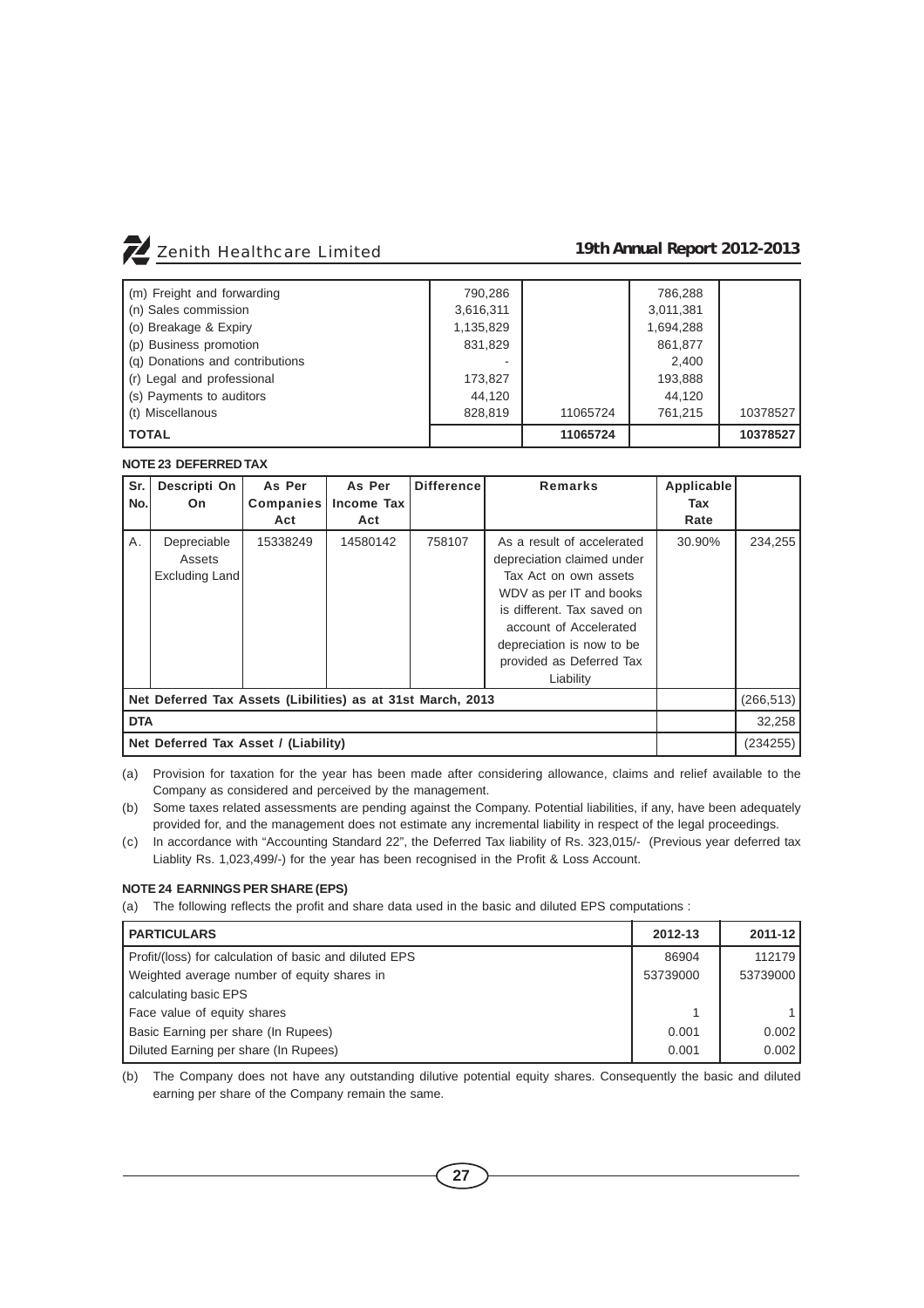

# **NOTE 25 RELATED PARTY DISCLOSURES**

**(a) Related Parties with whom transactions have taken place during the year:**

| <b>Associate Entities</b>                       | Ray Remedies Pvt. Ltd.,    |
|-------------------------------------------------|----------------------------|
|                                                 | M/S Raxin Healthcare       |
|                                                 | Zenith Medicine Pyt. Ltd   |
|                                                 | Zenith Lifecare Pvt. Ltd., |
| <b>Key Management Personnel</b>                 | Mahendra C. Raych          |
|                                                 | Akshit M. Raycha           |
| Relatives of Key Management Personnel with whom |                            |
| transactions done during the year               | Neela M. Raycha            |

(b) Related Party Transactions

The following table provides the total amount of transactions that have been entered into with related parties for the relevant financial year:

| Sr. No. | <b>Nature of Payments</b> | <b>Key Management</b> | Relati. of Key              | <b>Associates</b> |
|---------|---------------------------|-----------------------|-----------------------------|-------------------|
|         |                           | <b>Personnel</b>      | <b>Management Personnel</b> |                   |
| 1.      | Remuneration              | 1,200,000             | 600,000                     |                   |
| 2.      | Office Rent               | 150,000               | 500,000                     |                   |
| 3.      | <b>Material Purchase</b>  |                       | $\overline{\phantom{a}}$    | 278,301           |
| 4.      | <b>Material Sales</b>     |                       | ۰                           | 1,012,544         |
| 5.      | Job Charges Received      |                       |                             | 148,924           |
| 6.      | Expense                   |                       |                             | 42,040            |
|         | Godown Rent Paid          |                       |                             | 102,000           |

iii. Loans & Advances in the nature of loans given to relatives of Key Management Personnel

| Sr. No. | Name of Relatives     | Balance as on<br>31st March, 2013 | <b>Maximum Balance</b><br>during the year |
|---------|-----------------------|-----------------------------------|-------------------------------------------|
|         | Thakker Chatrabhuj D. | 279.876                           | 279.876                                   |

# **NOTE 26 OTHER DISCLOSURES**

- (a) Sundry Creditors, Receivables and Loans and Advances include certain items for which confirmations are yet to be received. Provision for doubtful debts, if any, in respect of above and the consequential adjustments, arising out of reconciliation will be made at the appropriate time.
- (b) In the opinion of the Management and to the best of their knowledge and belief the value under the head of Current and Non Current Assets (other than fixed assets and non current investments) are approximately of the value stated, if realised in ordinary course of business, except unless stated otherwise. The provision for all the known liabilities is adequate and not in excess of amount considered reasonably necessary.
- (c) i) Provision for taxation for the year has been made after considering allowance, claims and relief available to the Company as considered and perceived by the management.
	- ii) Some Income Tax related assessments are pending against the Company. Potential liabilities, if any, have been adequately provided for, and the management does not estimate any incremental liability in respect of the legal proceedings.
- (d) Disclosure as required by Accounting Standard 19, "Leases" issued by the Institute of Chartered Accountants of India are given below:
- i) The Company's significant leasing arrangements are in respect of office and factory premises. The aggregate lease rental payable is charged to Profit and Loss Account as Rent in Schedule 5.
- ii) The Leasing arrangements, which are cancelable at any time between 11 months to 5 years. They are usually renewable by mutual consent on mutually agreeable terms.
- (d) Prior period adjustments include: Nil
- Balance Confirmations/ Statements for some of the inactive Bank Accounts have not been received. Request of the same have been placed with the bank and consequential adjustment if any on account of the same will be made as and when the statements are received.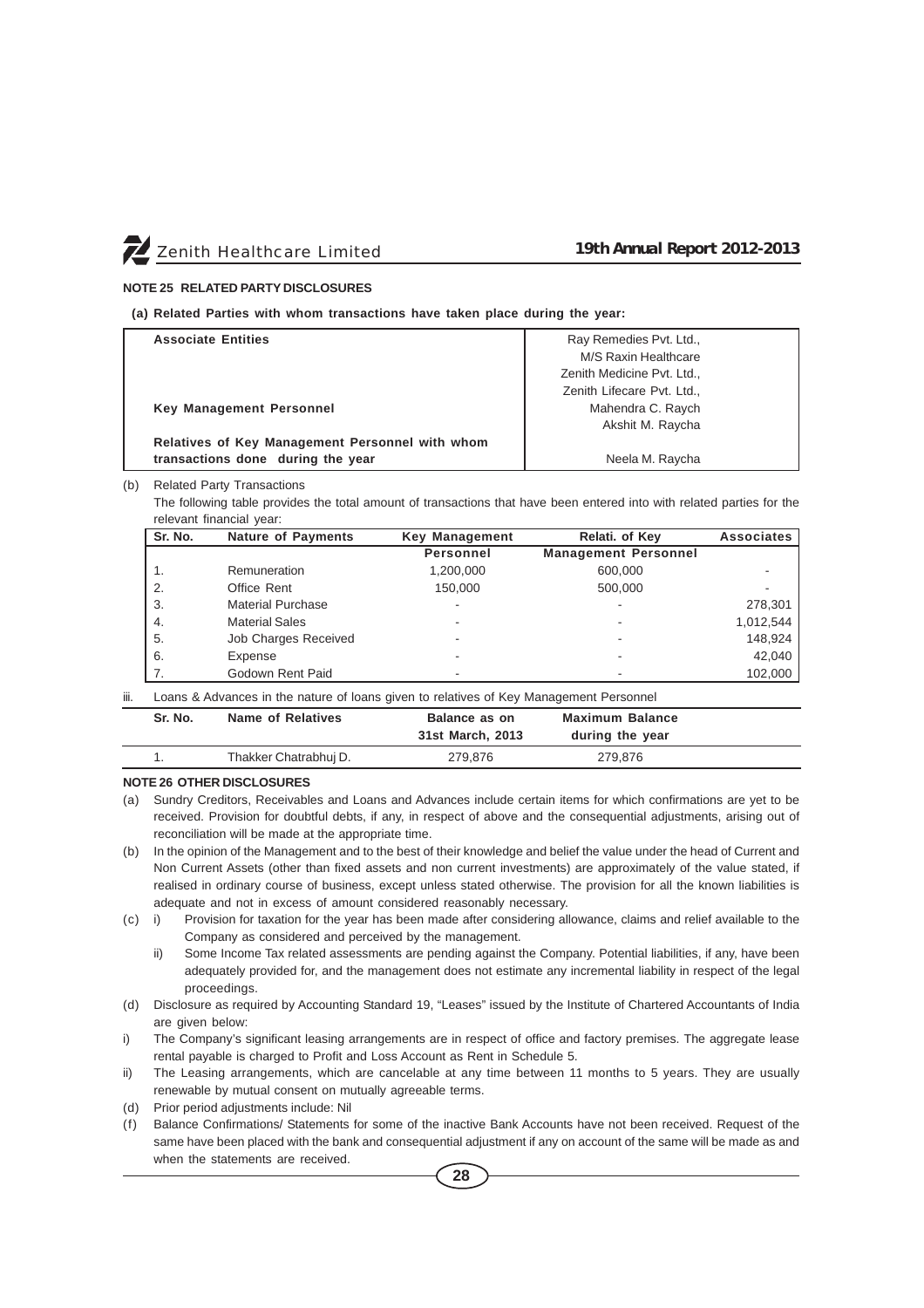**Book-Post**

**TO,**

If undelivered, please return to :

# *Zenith Healthcare Limited*

# **REGISTERED AND CORPORATE OFFICE**

504, Iscon Elegance, NearAnanddham Jain Derasar, Prahladnagar Cross Road, S. G. Road, Ahmedabad-380051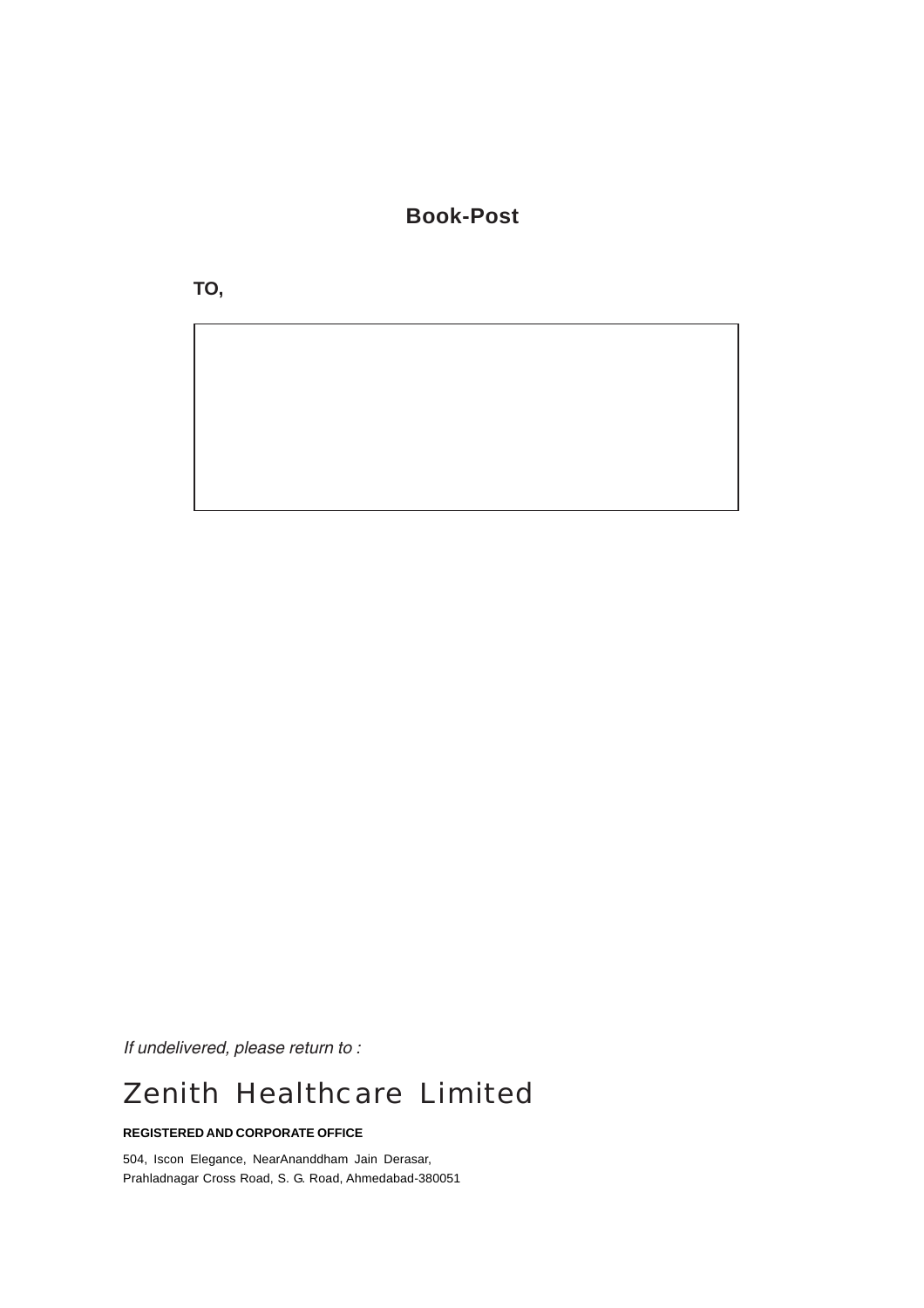|   | স্ক                                                                                                                                                                                                                                                                                                                                                                                        |
|---|--------------------------------------------------------------------------------------------------------------------------------------------------------------------------------------------------------------------------------------------------------------------------------------------------------------------------------------------------------------------------------------------|
|   | <b>Zenith Healthcare Limited</b><br>504, Iscon Elegance, Near Ananddham Jain Darasar, Prahladnagar Cross Road, S. G. Road, Ahmedabad - 51.<br>(ATTENDANCE SLIP)                                                                                                                                                                                                                            |
|   | $DP ID No.*$ $\longrightarrow$                                                                                                                                                                                                                                                                                                                                                             |
|   |                                                                                                                                                                                                                                                                                                                                                                                            |
|   | proxy of Zenith Healthcare Limited do hereby record my presence at the 19th Annual General Meeting<br>of the members of the Company to be held on Tuesday, the 24th September, 2013 at 10.00 A.M. at<br>ATMA Conference Hall, Ahmedabad Textile Mills' Association, Ashram Road, Navrangpura,<br>Ahmedabad-380009.                                                                         |
|   | Date:                                                                                                                                                                                                                                                                                                                                                                                      |
|   | (Signature of the Member/<br>Place:<br>Proxy attending the meeting)                                                                                                                                                                                                                                                                                                                        |
|   | * Applicable for investors holding Shares in electronic form.                                                                                                                                                                                                                                                                                                                              |
|   | $------$<br>-≽⊱                                                                                                                                                                                                                                                                                                                                                                            |
|   | 504, Iscon Elegance, Near Ananddham Jain Darasar, Prahladnagar Cross Road, S. G. Road, Ahmedabad - 51.<br><b>FORM OF PROXY</b><br>$DP ID No.*$ $\longrightarrow$                                                                                                                                                                                                                           |
|   |                                                                                                                                                                                                                                                                                                                                                                                            |
|   |                                                                                                                                                                                                                                                                                                                                                                                            |
|   | being a member of<br>Zenith Healthcare Limited, holding ——————————Shares in the Company do hereby appoint                                                                                                                                                                                                                                                                                  |
|   | Shri/Smt.-                                                                                                                                                                                                                                                                                                                                                                                 |
|   | იf ———                                                                                                                                                                                                                                                                                                                                                                                     |
| л | ѧ                                                                                                                                                                                                                                                                                                                                                                                          |
|   | or failing him/her Shri/Smt. -<br>-of –<br>to remain present at the 19th Annual General Meeting of the Company tobe held on Tuesday, the day<br>of 24th September, 2013 at 10.00 A.M. at ATMA Conference Hall, Ahmedabad Textile Mills' Association,<br>Ashram Road, Navrangpura, Ahmedabad-380 009 or at any adjournment thereof and to vote for and on<br>my behalf, if poll is granted. |
|   | <b>Affix</b><br>Rupee 1<br>Revenue                                                                                                                                                                                                                                                                                                                                                         |
|   | Stamp<br>Date :                                                                                                                                                                                                                                                                                                                                                                            |
|   | Place :<br>(Signature of the Member/                                                                                                                                                                                                                                                                                                                                                       |
|   | Proxy attending the meeting)<br>* Applicable for investors holding Shares in electronic form.                                                                                                                                                                                                                                                                                              |